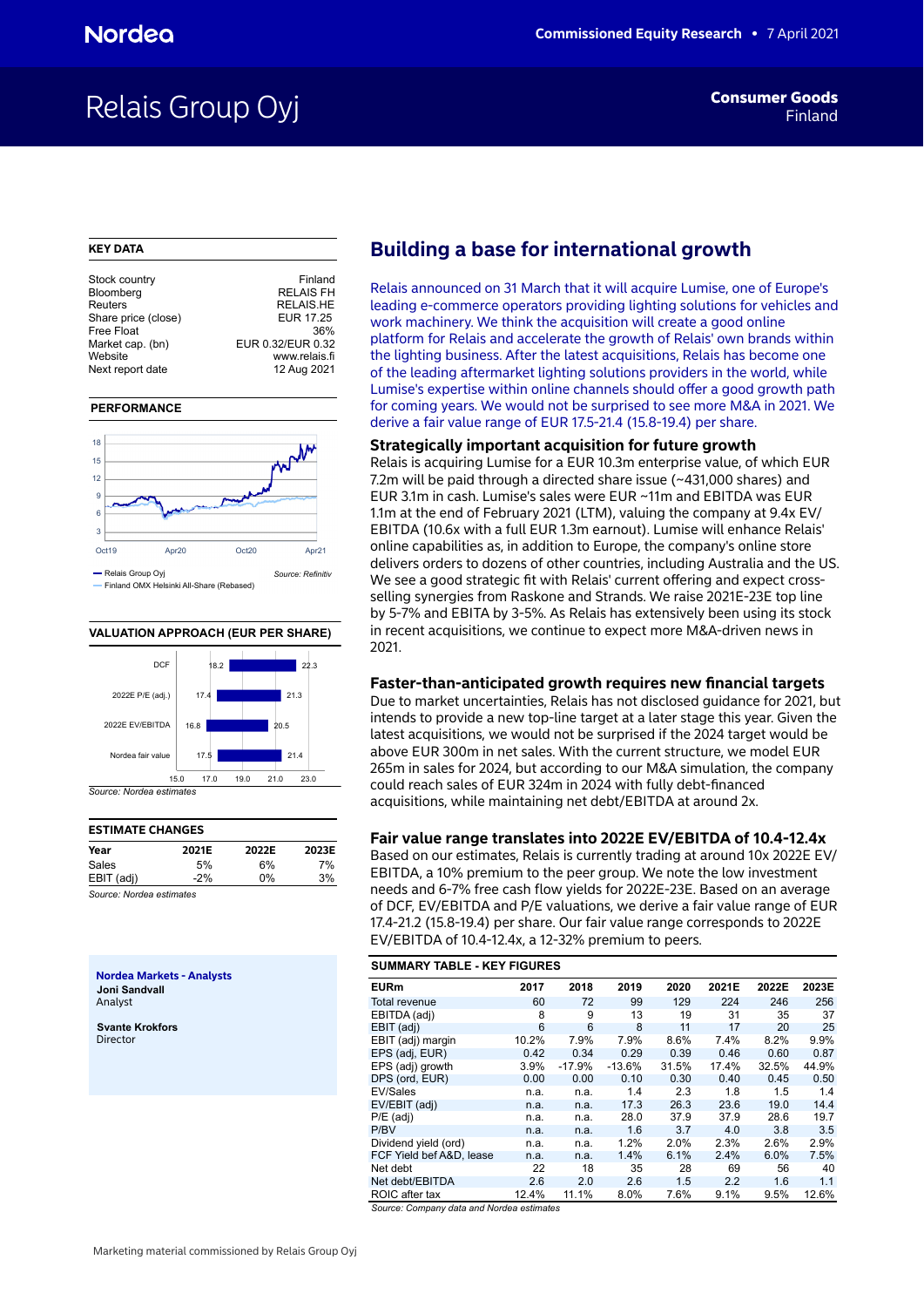## **M&A scenario**

Relais' strategy focuses on high growth via M&A; the company targets one to two acquisitions per year. Due to uncertainty regarding timing, deal size and deal valuation, we do not include M&A in our estimates. We have, however, compiled an M&A scenario in which we simulate how much Relais could potentially grow sales and EBITA via M&A without raising additional equity capital or exceeding its current covenants. The company has indicated that it has a good pipeline of potential bolt-on acquisitions, in addition to the acquisitions during 2020-21. With successful M&A execution, we believe Relais could reach net sales of EUR 324m by 2024, while keeping its net gearing below 100%. Given the latest Raskone and Lumise acquisitions, we think a EUR 240m top-line target by 2024 is easily achievable on an organic basis and we expect the company to update its financial targets at short notice.

## **Additional debt of EUR 25m in 2021-22 for M&A**

Recent acquisitions increase net debt/EBITDA to ~2.2x in 2021E

After a substantial part of the Raskone and Lumise acquisitions was financed with a directed share issue, we believe the company could incur additional debt of EUR 25m in 2021-22 (EUR 5m in 2021 and EUR 20m in 2022) for M&A, while keeping its year-end net gearing below 100% and net debt/EBITDA below 2.5x. Without new debt or acquisitions, we think Relais could deleverage its balance sheet to a net gearing below 50% by 2023 (from ~90% in 2021E).



With fully debt-financed M&A, Relais would raise its net gearing to around 100% in 2021E-24E

*Source: Company data and Nordea estimates*

## **With successful M&A, net sales could reach EUR 324m by 2024**

Assuming deal EV/EBITA multiples of 8x, further M&A could increase the company's EBITA by EUR ~9m in 2024. We assume the acquired companies have an EBITA margin of 12%, implying that Relais could gain additional sales of EUR ~59m by 2024 based on our M&A assumptions. We estimate that Relais could realise cost synergies of EUR ~1.2m in 2022, assuming synergies of 4% of the acquired companies' sales spread over two years (2% in year one and 2% in year two). Our estimate does not include any costs related to the acquisitions, such as advisory fees or restructuring costs. We assume that M&A actions would be equally divided over the year, ie we model the acquisition happening in the middle of the year.

We note that our assumptions are on the conservative side when considering the latest acquisitions, and we think larger targets would command slightly higher multiples. Relais made two acquisitions in H1, of which SEC Scandinavia was acquired at ~5.5x EV/EBITDA and TD Tunga Delar at around 7x, while the EV/EBITDA multiple for Strands Group is 7.3x when using 2020 EBITDA of SEK 25m. The Raskone acquisition was made at a 6.5x 2020 EV/EBITDA multiple, excluding potential synergies, which Relais expects to be significant. The latest Lumise acquisition was made at a 9.4x LTM EV/EBITDA, while we note that the high online share of sales commands higher multiples.

Relais could increase net sales by around EUR 59m by 2024 with acquisitions and without stretching its balance sheet too much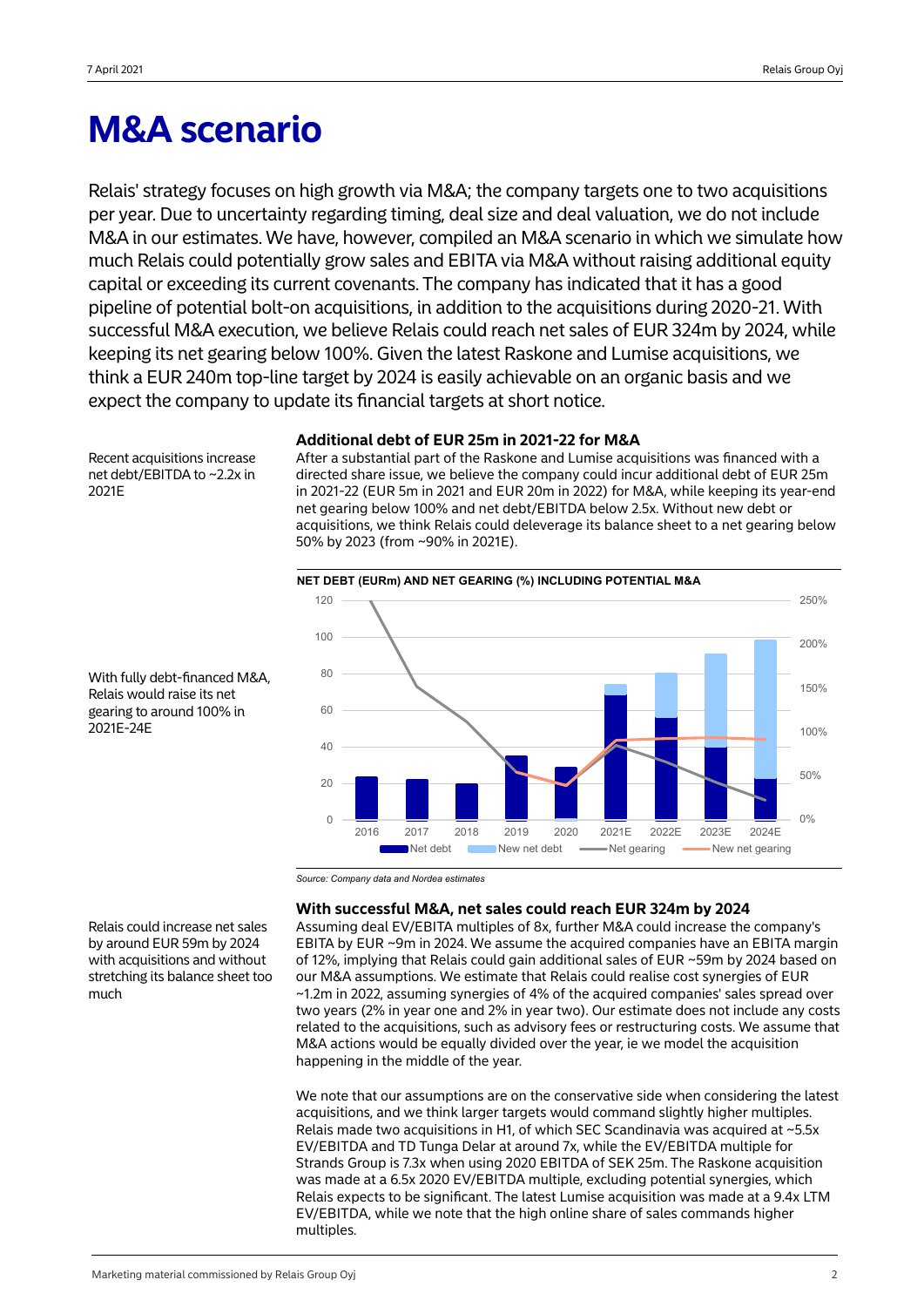



*Source: Company data and Nordea estimates*

*Source: Company data and Nordea estimates*

In our illustrative assumptions, acquisitions are financed with debt. We assume 50% of the deal value to be goodwill, which is amortised over ten years. The depreciation level is set to 0.5% of net sales and we use a 3% interest rate and a 21% tax rate assumption.

| <b>ILLUSTRATIVE M&amp;A SCENARIO</b>     |       |       |       |       |       |       |       |       |       |
|------------------------------------------|-------|-------|-------|-------|-------|-------|-------|-------|-------|
| <b>Current estimates, EURm</b>           | 2016  | 2017  | 2018  | 2019  | 2020  | 2021E | 2022E | 2023E | 2024E |
| <b>Sales</b>                             | 59    | 60    | 72    | 99    | 129   | 224   | 246   | 256   | 265   |
| EBITA adj.                               | 10.2  | 8.1   | 8.4   | 13.0  | 18.7  | 29.4  | 33.3  | 35.4  | 37.5  |
| -margin %                                | 17.3% | 13.4% | 11.6% | 13.1% | 14.5% | 13.1% | 13.5% | 13.8% | 14.2% |
| Cash                                     | 0.8   | 1.5   | 2.3   | 29.6  | 34.7  | 14.2  | 16.6  | 17.7  | 19.9  |
| Equity                                   | 9.0   | 14.2  | 17.2  | 63.7  | 72.4  | 81.0  | 85.5  | 93.9  | 103.2 |
| Net debt                                 | 23.3  | 21.6  | 19.2  | 34.7  | 28.5  | 68.9  | 56.6  | 40.4  | 23.3  |
| Net gearing                              | 257%  | 152%  | 112%  | 54%   | 39%   | 85%   | 66%   | 43%   | 23%   |
| Deal(s) size                             |       |       |       |       |       | 5     | 20    | 30    | 30    |
| EV/EBITA assumption, x                   |       |       |       |       |       | 8x    | 8x    | 8x    | 8x    |
| EV/Sales assumption, x                   |       |       |       |       |       | 1.0x  | 1.0x  | 1.0x  | 1.0x  |
|                                          |       |       |       |       |       |       |       |       |       |
|                                          |       |       |       |       |       | 2021E | 2022E | 2023E | 2024E |
| Cumulative sales increase from M&A       |       |       |       |       |       | 2.6   | 15.5  | 42.3  | 59.4  |
| Cumulative EBITA increase from M&A       |       |       |       |       |       | 0.3   | 1.9   | 5.3   | 7.4   |
| - margin %                               |       |       |       |       |       | 12%   | 13%   | 13%   | 13%   |
| Cumulative potential synergies           |       |       |       |       |       | 0.1   | 0.3   | 0.6   | 1.2   |
| % of sales                               |       |       |       |       |       | 2%    | 2%    | 1%    | 2%    |
| Cash increase                            |       |       |       |       |       | 0.2   | 1.4   | 3.6   | 5.0   |
| New estimates after additional M&A, EURm |       |       | 2018  | 2019  | 2020  | 2021E | 2022E | 2023E | 2024E |
| Sales, EURm                              |       |       | 72    | 99    | 129   | 227   | 262   | 298   | 324   |
| EBITA, EURm                              |       |       | 8.4   | 13.0  | 18.7  | 29.8  | 35.5  | 41.3  | 46.2  |
| -margin %                                |       |       | 11.6% | 13.1% | 14.5% | 13.1% | 13.6% | 13.8% | 14.2% |
|                                          |       |       |       |       |       |       |       |       |       |
| Cash                                     | 0.8   | 1.5   | 2.3   | 29.6  | 34.7  | 14.4  | 18.1  | 22.8  | 29.9  |
| Equity                                   | 9.0   | 14.2  | 17.2  | 63.7  | 72.4  | 81.1  | 86.1  | 96.1  | 106.8 |
| Net debt                                 | 23.3  | 21.6  | 19.2  | 34.7  | 28.3  | 73.6  | 79.9  | 90.2  | 98.1  |
| Net gearing                              | 257%  | 152%  | 112%  | 54%   | 39%   | 91%   | 93%   | 94%   | 92%   |
| EBITDA adj.                              | 10.6  | 8.3   | 8.7   | 13.3  | 19.1  | 31.6  | 37.5  | 43.5  | 48.7  |
| ND/EBITDA                                | 2.2x  | 2.6x  | 2.2x  | 2.6x  | 1.5x  | 2.3x  | 2.1x  | 2.1x  | 2.0x  |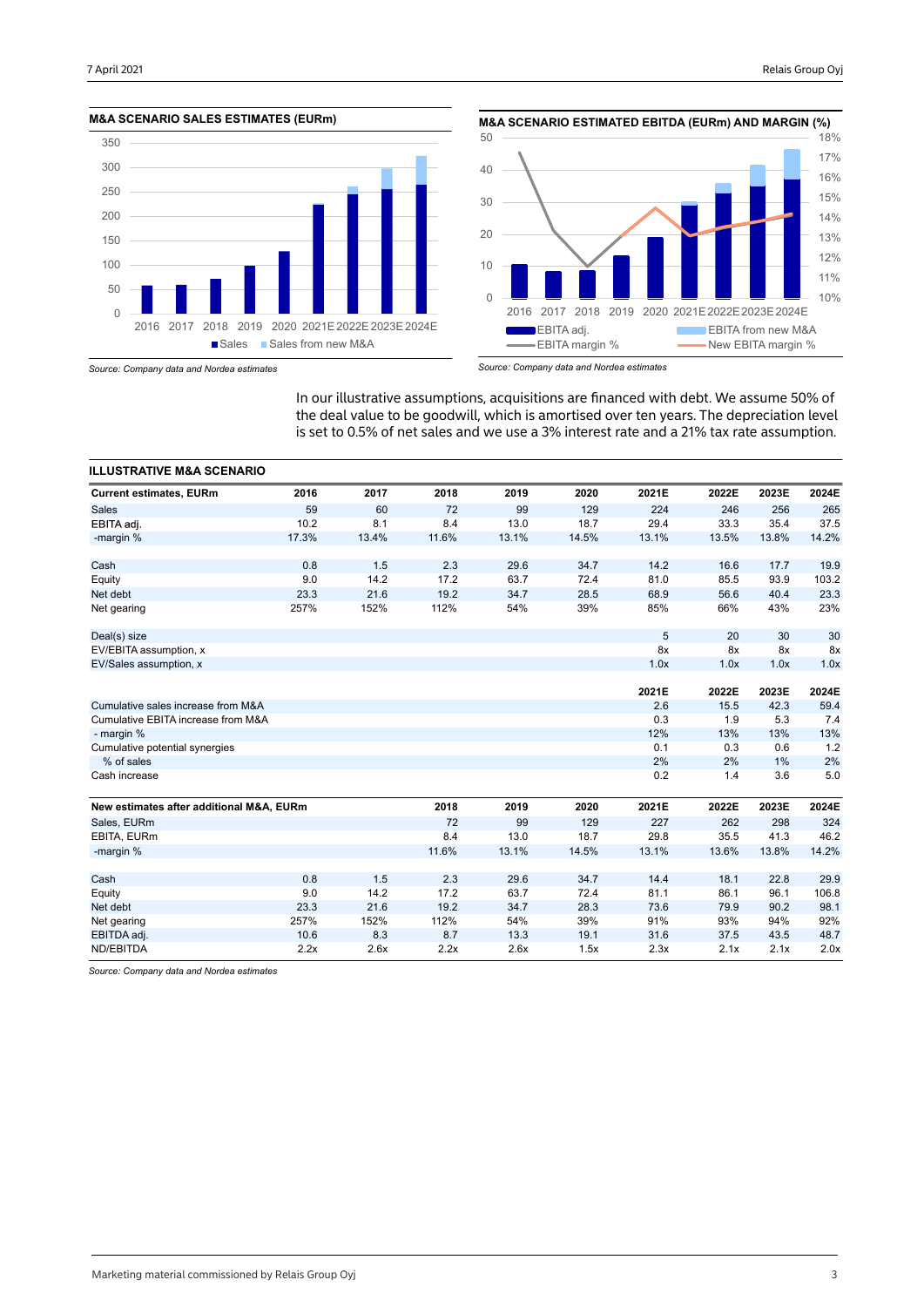## **Estimate revisions**

## **Estimate revisions**

We add Lumise to our estimates and raise our 2021-23 top-line estimates by 5-7%. We expect Lumise to have a slightly negative effect on the EBITA margin due to the strong growth phase of the company. On an absolute basis, we raise our adjusted EBITA estimates by 3-5% for 2021-23. We keep our DPS estimates intact and now expect a 33% payout on average from amortisation-adjusted EPS.

| <b>ESTIMATE REVISIONS</b> |          |                      |       |       |          |               |       |       |           |           |              |           |  |  |
|---------------------------|----------|----------------------|-------|-------|----------|---------------|-------|-------|-----------|-----------|--------------|-----------|--|--|
|                           |          | <b>New estimates</b> |       |       |          | Old estimates |       |       |           |           | Difference % |           |  |  |
| <b>EURm</b>               | H1 2021E | 2021E                | 2022E | 2023E | H1 2021E | 2021E         | 2022E | 2023E | H1 2021E  | 2021E     | 2022E        | 2023E     |  |  |
| <b>Sales</b>              | 102.2    | 224                  | 246   | 256   | 99.8     | 215           | 231   | 239   | 2%        | 5%        | 6%           | 7%        |  |  |
| Gross profit              | 40.5     | 89                   | 98    | 102   | 40.3     | 88            | 95    | 99    | $0\%$     | 2%        | 3%           | 3%        |  |  |
| Gross margin              | 39.6%    | 39.8%                | 39.8% | 39.9% | 40.4%    | 40.8%         | 41.1% | 41.3% | $-0.8pp$  | $-1.0pp$  | $-1.3$ pp    | $-1.4$ pp |  |  |
| Adj. EBITA                | 11.7     | 29.4                 | 33.3  | 35.4  | 11.7     | 28.5          | 31.8  | 34.0  | 0%        | 3%        | 5%           | 4%        |  |  |
| Adj. EBITA margin         | 11.5%    | 13.1%                | 13.5% | 13.8% | 11.7%    | 13.3%         | 13.7% | 14.2% | $-0.2pp$  | $-0.2$ pp | $-0.2$ pp    | $-0.4$ pp |  |  |
| <b>EBITA</b>              | 11.7     | 29.4                 | 33.3  | 35.4  | 11.7     | 28.5          | 31.8  | 34.0  | $0\%$     | 3%        | 5%           | 4%        |  |  |
| <b>EBITA</b> margin       | 11.5%    | 13.1%                | 13.5% | 13.8% | 11.7%    | 13.3%         | 13.7% | 14.2% | $-0.2$ pp | $-0.2$ pp | $-0.2$ pp    | $-0.4$ pp |  |  |
| <b>EBIT</b>               | 5.6      | 16.7                 | 20.1  | 25.4  | 5.9      | 17.0          | 20.2  | 24.7  | $-6%$     | $-2%$     | 0%           | 3%        |  |  |
| <b>EBIT</b> margin        | 5.5%     | 7.4%                 | 8.2%  | 9.9%  | 5.9%     | 7.9%          | 8.7%  | 10.3% | $-0.5$ pp | $-0.5$ pp | $-0.6pp$     | $-0.4pp$  |  |  |
| <b>PTP</b>                | 4.3      | 14.5                 | 18.1  | 23.4  | 4.7      | 14.7          | 18.2  | 22.7  | $-7%$     | $-2%$     | $-1%$        | 3%        |  |  |
| <b>EPS</b>                | 0.11     | 0.46                 | 0.60  | 0.87  | 0.13     | 0.49          | 0.64  | 0.87  | $-15%$    | $-7%$     | $-6\%$       | 0%        |  |  |
| <b>DPS</b>                |          | 0.40                 | 0.45  | 0.50  |          | 0.40          | 0.45  | 0.50  |           | $0\%$     | 0%           | 0%        |  |  |

*Source: Nordea estimates*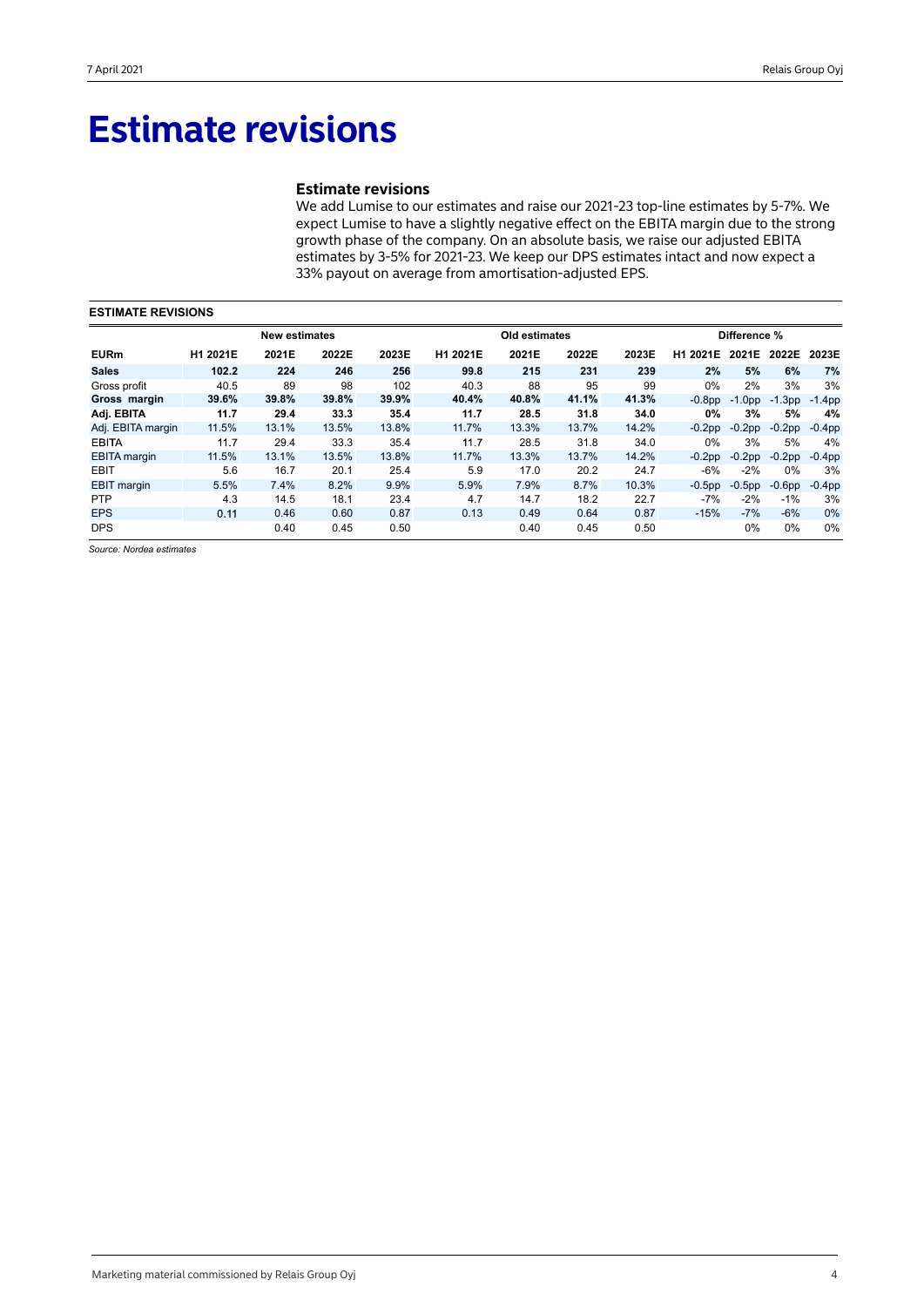## **Valuation**

We value Relais using a variety of methods, including a peer multiples-based valuation and a discounted cash flow (DCF) model. We only include organic growth potential in our valuation approach and exclude any impact of potential future M&A. Using a combination of valuation methods, we derive a valuation range of EUR 17.5-21.4 per share.

Our valuation does not include M&A

## **Background**

We acknowledge the company's ambition to continue growing at an accelerated pace, which includes a significant M&A component. Because the potential targets, their sizes and fundamentals are unknown, however, we refrain from including any speculative M&A in our estimates.

We use a range of valuation methods to derive a fair value for Relais. In our analysis, we compare the company to what we consider its most relevant peers, using valuation multiples such as EV/EBITDA and P/E multiples. We also use a standard DCF model. The table below shows the peer group.

### **PEER VALUATION TABLE**

|                             |      | EV / Sales |       |       | EV / EBITDA | <b>EV/EBIT</b> |       |       |       |       | P/E         |             |
|-----------------------------|------|------------|-------|-------|-------------|----------------|-------|-------|-------|-------|-------------|-------------|
|                             | 2020 | 2021E      | 2022E | 2020  | 2021E       | 2022E          | 2020  | 2021E | 2022E | 2020  | 2021E 2022E |             |
| Peer group                  |      |            |       |       |             |                |       |       |       |       |             |             |
| Advance Auto Parts Inc      | 1.2x | 1.2x       | 1.2x  | 11.2x | 10.5x       | 9.8x           | 14.7x | 13.5x | 12.5x | 21.5  | 18.6        | 16.3        |
| Auto Partner Sa             | 0.8x | 0.6x       | 0.5x  | 8.0x  | 7.5x        | 6.9x           | 9.3x  | 8.7x  | 7.9x  |       |             |             |
| Autozone Inc                | 2.7x | 2.6x       | 2.5x  | 13.0x | 12.0x       | 11.6x          | 13.8x | 13.9x | 13.5x | 18.0  | 17.3        | 15.6        |
| Inter Cars Sa               | 0.5x | 0.5x       | 0.5x  | 8.6x  | 8.8x        | 8.2x           | 11.0x | 11.2x | 10.5x | 16.6  | 15.2        | 14.0        |
| Camping World Holdings Inc. | 0.9x | 0.8x       | 0.8x  | 8.3x  | 7.2x        | 7.2x           | 9.0x  | 7.8x  | 7.7x  | 10.1  | 8.8         | 9.0         |
| Dometic Group Ab (Publ)     | 2.8x | 2.3x       | 2.2x  | 17.0x | 12.7x       | 11.4x          | 24.1x | 16.2x | 14.3x | 88.6  | 21.9        | 18.6        |
| <b>Halfords Group Plc</b>   | 0.8x | 0.8x       | 0.8x  | 7.5x  | 7.9x        | 7.9x           | 11.9x | 13.2x | 13.2x | 11.7  | 13.8        | 13.9        |
| Mekonomen Ab                | 1.0x | 1.0x       | 1.0x  | 6.9x  | 7.1x        | 6.8x           | 12.7x | 12.6x | 12.2x | 12.2  | 11.3        | 10.3        |
| O'Reilly Automotive Inc.    | 3.3x | 3.3x       | 3.1x  | 14.1x | 14.8x       | 14.0x          | 16.0x | 16.8x | 15.8x | 21.4  | 21.5        | 19.2        |
| Thule Group Ab              | 5.3x | 5.1x       | 4.8x  | 24.0x | 22.5x       | 21.2x          | 26.1x | 24.5x | 23.0x | 35.2  | 32.5        | 30.4        |
|                             |      |            |       |       |             |                |       |       |       |       |             |             |
| Peer group average          | 1.9x | 1.8x       | 1.7x  | 11.9x | 11.1x       | 10.5x          | 14.9x | 13.9x | 13.1x | 26.1  | 17.9        | 16.4        |
| Peer group median           | 1.1x | 1.1x       | 1.1x  | 9.9x  | 9.6x        | 9.0x           | 13.3x | 13.4x | 12.9x | 18.0x | 17.3x       | 15.6        |
|                             |      |            |       |       |             |                |       |       |       |       |             |             |
| US peers' average           | 2.0x | 2.0x       | 1.9x  | 11.7x | 11.1x       | 10.6x          | 13.4x | 13.0x | 12.4x | 17.8x |             | 16.5x 15.0x |
| European peers' average     | 1.9x | 1.7x       | 1.6x  | 12.0x | 11.1x       | 10.4x          | 15.9x | 14.4x | 13.5x | 32.8x | 18.9x       | 17.4x       |
|                             |      |            |       |       |             |                |       |       |       |       |             |             |
| Relais (Nordea)             | 2.5x | 1.6x       | 1.4x  | 16.8x | 11.6x       | 9.9x           | 29.5x | 19.6x | 16.3x | 38.2x | 28.8x       | 19.9x       |
| difference to median        | 123% | 47%        | 33%   | 69%   | 20%         | 10%            | 123%  | 47%   | 27%   | 112%  | 67%         | 27%         |

*Source: Refinitiv*

## **EV/EBITDA-based valuation of EUR 16.8-20.5 per share**

Based on our EUR 35.2m EBITDA estimate for 2022 and an accepted valuation multiple range of 10.1-11.9x (midpoint: 11x), we arrive at a fair value range of EUR 16.8-20.5 per share for Relais. We believe that the European peers' valuation multiples are more relevant, as these companies operate closer to the relevant markets for Relais. The profitability and growth profiles of European peers also more closely resemble that of Relais, in our view.

## **P/E-based valuation of EUR 17.4-21.3 per share**

Using EUR 1.38 amortisation-adjusted EPS estimates for 2022, we arrive at a fair value range of EUR 17.4-21.3 per share using P/E multiples of 12.6-15.4x (midpoint: 14.0x).

## **DCF-based valuation of EUR 18.2-22.3 per share**

In our DCF model, we value Relais based on the current business, assuming no additional value-adding acquisitions. We also assume a sales CAGR of 4.8% for 2021-26, followed by a 2% CAGR in perpetuity, meaning that organic growth is roughly the same as the average rate of inflation. We also assume Relais will gradually improve its profitability level and maintain an adjusted EBIT margin of 14.5% in the long run. We use a 3% cost of debt in our DCF model, as the current level is unlikely to persist in the long term. We also assign a long-term equity weight of 50% in our DCF model.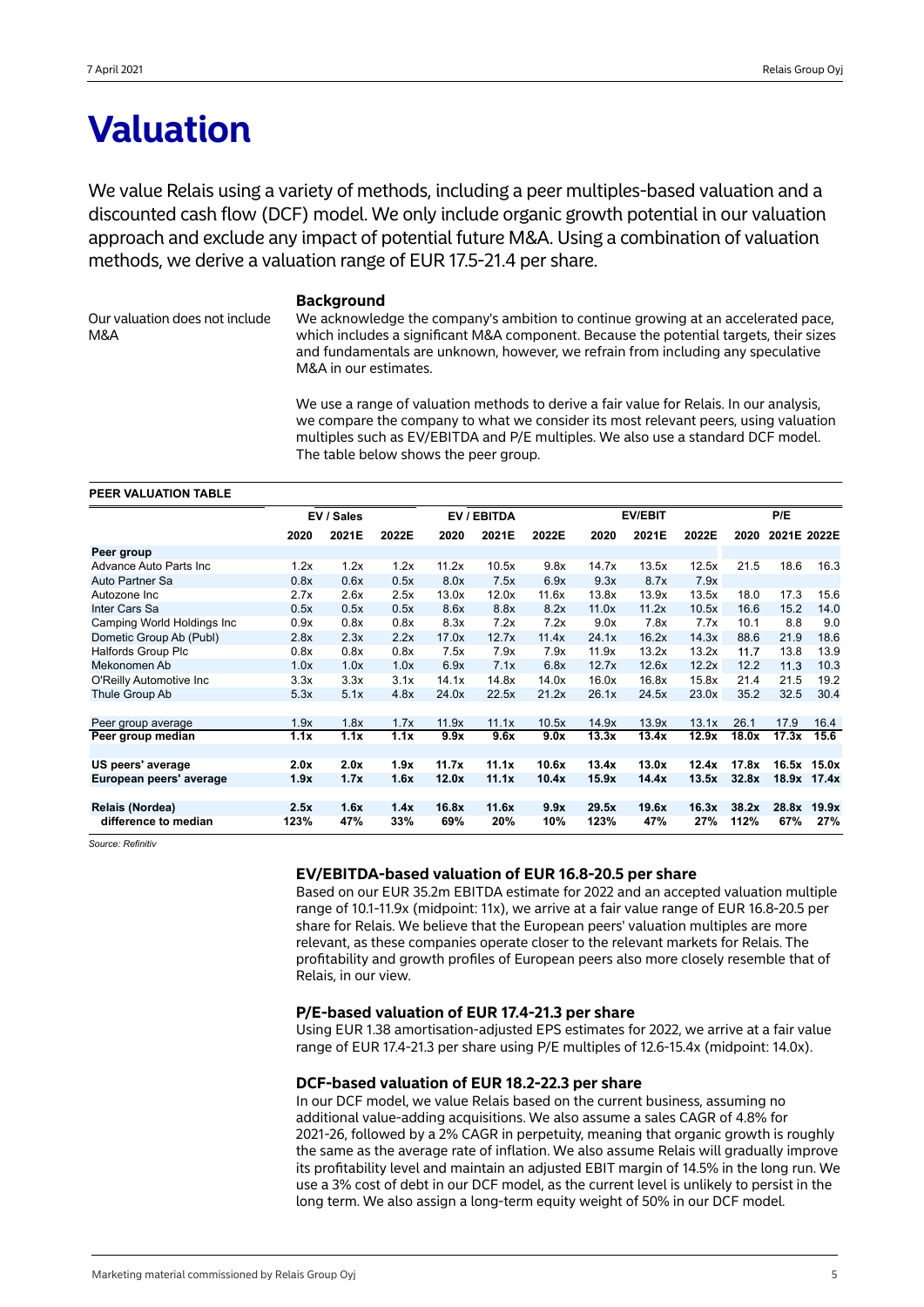| <b>WACC COMPONENTS</b>      |              |
|-----------------------------|--------------|
| <b>WACC components</b>      |              |
| Risk-free interest rate     | 2.0%         |
| Market risk premium         | 4.5%         |
| Forward looking asset beta  | nm           |
| Beta debt                   | 0.1          |
| Forward looking equity beta | $2.1 - 1.5$  |
| Cost of equity              | 11.5-8.9%    |
| Cost of debt                | 3.0%         |
| Tax-rate used in WACC       | 30%          |
| Equity weight               | 50%          |
| <b>WACC</b>                 | $6.8 - 5.5%$ |

| <b>DCF VALUATION</b>             |          |           |
|----------------------------------|----------|-----------|
| <b>DCF</b> value                 | Value    | Per share |
| <b>NPV FCFF</b>                  | 358-433  | 19.3-23.3 |
| (Net debt)                       | -28      | $-1.5$    |
| Market value of associates       | 0        | 0.0       |
| (Market value of minorities)     | O        | 0.0       |
| Surplus values                   | $\Omega$ | 0.0       |
| (Market value preference shares) | ŋ        | 0.0       |
| Share based adjustments          | O        | 0.0       |
| Other adjustments                | O        | 0.0       |
| Time value                       | 9        | 0.5       |
| <b>DCF Value</b>                 | 339-414  | 18.2-22.3 |

*Source: Nordea estimates*

*Source: Nordea estimates*

| <b>DCF ASSUMPTIONS</b>            |           |         |         |         |         |          |         |
|-----------------------------------|-----------|---------|---------|---------|---------|----------|---------|
| Averages and assumptions          | 2021-26   | 2027-31 | 2032-36 | 2037-41 | 2042-46 | 2047-51  | Sust.   |
| Sales growth, CAGR                | 4.8%      | 2.0%    | $2.0\%$ | 2.0%    | 2.0%    | 2.0%     |         |
| EBIT-margin, excluding associates | 9.8%      | 13.0%   | 14.5%   | 14.5%   | 14.5%   | 2.1%     |         |
| Capex/depreciation, x             | 0.1       | 0.2     | 1.0     | 1.0     | 1.0     | 1.0      |         |
| Capex/sales                       | 0.7%      | 0.7%    | 0.7%    | 0.7%    | 0.7%    | 0.7%     |         |
| NWC/sales                         | 26%       | 26%     | 26%     | 26%     | 26%     | 26%      |         |
| FCFF. CAGR                        | $-195.2%$ | 5.4%    | 4.4%    | 2.0%    | 2.0%    | $-40.1%$ | $2.0\%$ |

*Source: Nordea estimates*

## **DCF valuation sensitivity**

To test the robustness of our base-case scenario, we perform a sensitivity analysis by varying our EBIT margin, sales growth and WACC assumptions. We note that the DCFderived fair value is especially sensitive to WACC assumptions, implying that changes in the company's risk profile could significantly impact the fair value assessment in either direction.

When we use sensitivities of  $\pm 0.5$  pp for WACC,  $\pm 0.5$  pp for sales growth and  $\pm 0.5$  for the EBIT margin, our DCF model gives us a value range of EUR 13.7-18.2 per share.

## **SENSITIVITY OF OUR DCF MODEL**

|                    |           |          |           | <b>WACC</b>         |           |          |
|--------------------|-----------|----------|-----------|---------------------|-----------|----------|
|                    |           | 5.1%     | 5.6%      | 6.1%                | 6.6%      | 7.1%     |
|                    | +1.0pp    | 26.5     | 24.1      | 22.1                | 20.4      | 18.8     |
| <b>EBIT margin</b> | $+0.5$ pp | 25.2     | 23.0      | 21.2                | 19.5      | 18.1     |
| change             |           | 23.9     | 21.9      | 20.2                | 18.7      | 17.4     |
|                    | $-0.5$ pp | 22.5     | 20.8      | 19.3                | 17.9      | 16.7     |
|                    | $-1.0pp$  | 21.2     | 19.7      | 18.4                | 17.1      | 16.0     |
|                    |           |          |           |                     |           |          |
|                    |           |          |           | <b>WACC</b>         |           |          |
|                    |           | 5.1%     | 5.6%      | 6.1%                | 6.6%      | 7.1%     |
|                    | $+1.0pp$  | 25.5     | 23.3      | 21.5                | 19.8      | 18.4     |
| Sales growth       | $+0.5$ pp | 24.7     | 22.6      | 20.8                | 19.3      | 17.9     |
| change             |           | 23.9     | 21.9      | 20.2                | 18.7      | 17.4     |
|                    | $-0.5$ pp | 23.1     | 21.3      | 19.7                | 18.2      | 17.0     |
|                    | $-1.0pp$  | 22.4     | 20.7      | 19.1                | 17.8      | 16.6     |
|                    |           |          |           | Sales growth change |           |          |
|                    |           | $-1.0pp$ | $-0.5$ pp |                     | $+0.5$ pp | $+1.0pp$ |
|                    | $+1.0pp$  | 20.8     | 21.4      | 22.1                | 22.8      | 23.6     |
| <b>EBIT margin</b> | $+0.5$ pp | 20.0     | 20.5      | 21.2                | 21.8      | 22.5     |
| change             |           | 19.1     | 19.7      | 20.2                | 20.8      | 21.5     |

*Source: Nordea estimates*

### **Valuation conclusion**

Assuming that Relais can deliver revenue growth and an operating profit margin in line with our expectations, we estimate a fair value range of EUR 17.5-21.4 per share based on our different valuation approaches. This valuation range is represented as the red lines in the chart below.

**-0.5pp** 18.3 18.8 19.3 19.8 20.4 **-1.0pp** 17.5 17.9 18.4 18.8 19.3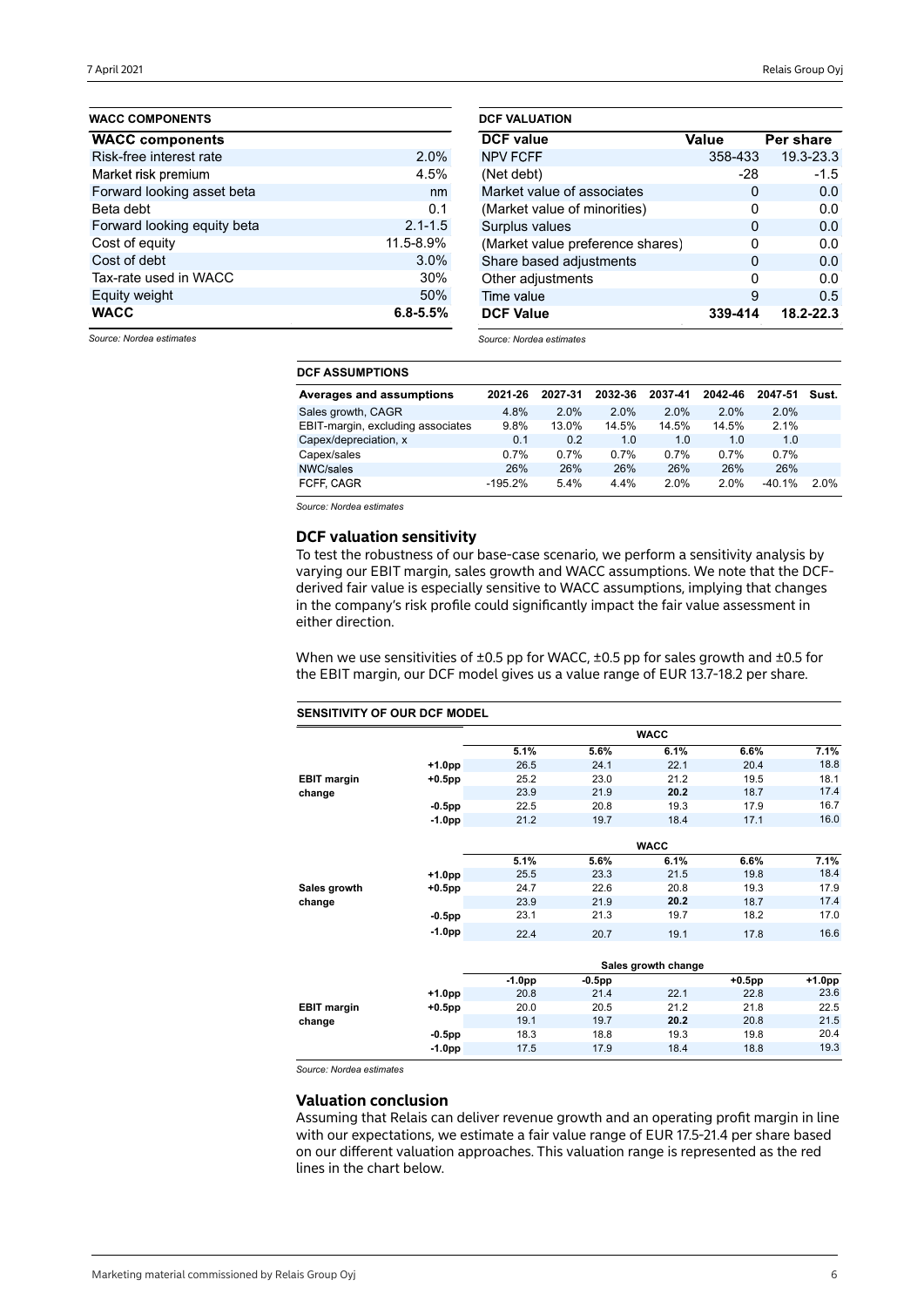

*Source: Nordea estimates*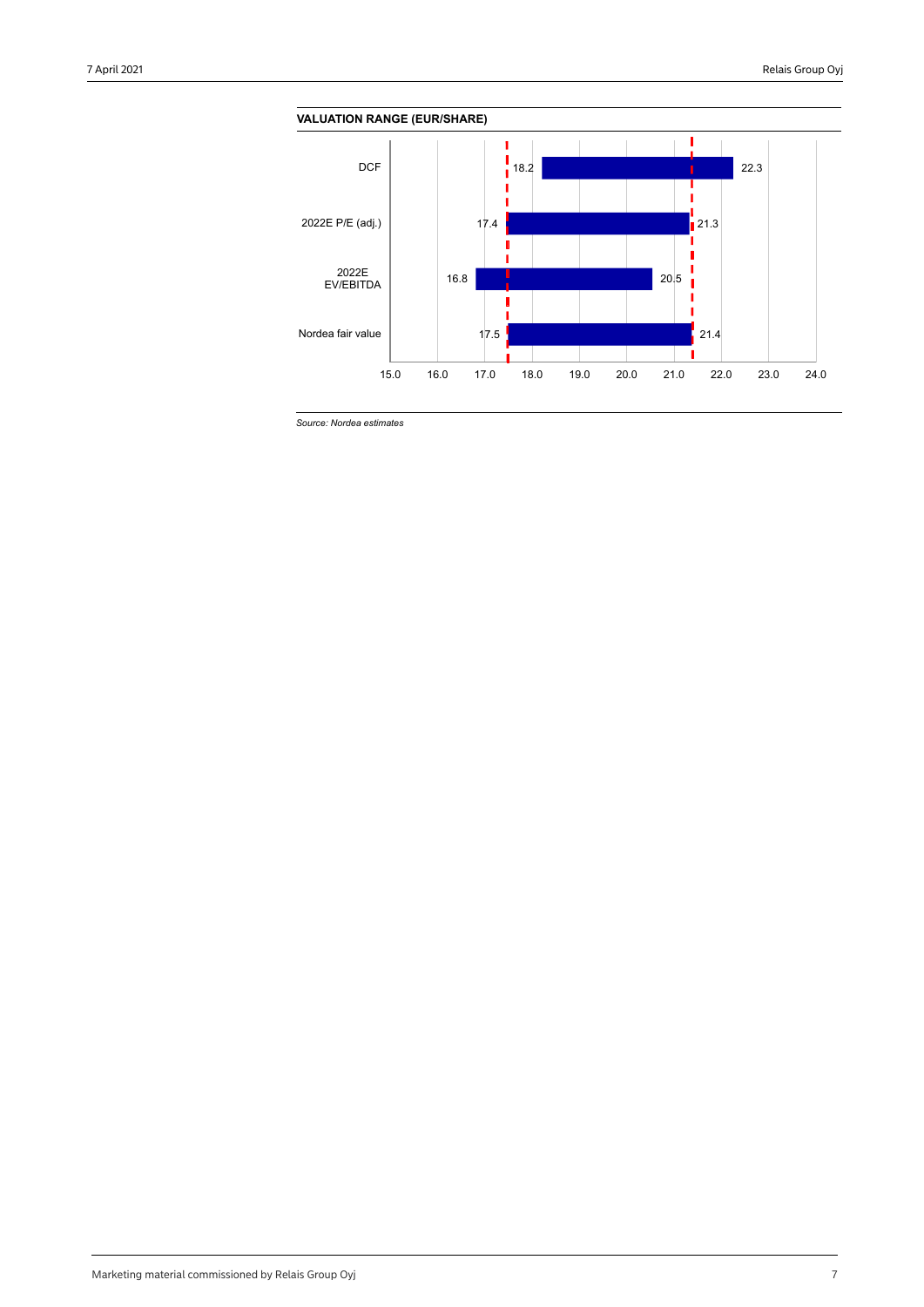# **Detailed estimates**

### **DETAILED ESTIMATES**

| <b>EURm</b>                   | H <sub>1</sub> 19 | H <sub>2</sub> 19 | H <sub>1</sub> 20 |        | H2 20 H1 21E H2 21E |        | 2017   | 2018   | 2019        | 2020   | 2021E   | 2022E   | 2023E   |
|-------------------------------|-------------------|-------------------|-------------------|--------|---------------------|--------|--------|--------|-------------|--------|---------|---------|---------|
| <b>Net sales</b>              | 38                | 61                | 59                | 70     | 102                 | 122    | 60     | 72     | 99          | 129    | 224     | 246     | 256     |
| Sales growth                  | 12%               | 58%               | 56%               | 14.3%  | 73%                 | 75%    | 3%     | 20%    | 37%         | 30%    | 74%     | 10%     | 4%      |
| of which organic              | 3%                | 1%                | 3%                | 3%     | 5%                  | 5%     | $-1%$  | 10%    | 2%          | 3%     | 5%      | 6%      | 4%      |
| of which structural           | 9%                | 58%               | 54%               | 10%    | 66%                 | 68%    | 3%     | 10%    | 36%         | 27%    | 67%     | 4%      | 0%      |
|                               |                   |                   |                   |        |                     |        |        |        |             |        |         |         |         |
| Other operating income        | 0.2               | 0.3               | 0.4               | 0.6    | 0.2                 | 0.2    | 0.2    | 0.4    | 0.5         | 1.0    | 0.4     | 0.4     | 0.4     |
| Materials and services        | $-25$             | $-41$             | $-39$             | $-45$  | $-62$               | $-73$  | $-40$  | $-48$  | $-66$       | $-84$  | $-135$  | $-148$  | $-154$  |
| <b>Gross profit</b>           | 12.4              | 20.7              | 20.3              | 24.7   | 40.5                | 48.9   | 20.9   | 24.3   | 33.1        | 45.0   | 89.4    | 98.0    | 102.2   |
| Gross margin %                | 32.8%             | 33.8%             | 34.5%             | 35.2%  | 39.6%               | 40.0%  | 34.6%  |        | 33.6% 33.4% | 34.9%  | 39.8%   | 39.8%   | 39.9%   |
| Staff costs                   | -5                | -7                | -8                | -7     | $-19$               | $-22$  | -8     | $-10$  | $-12$       | $-15$  | $-41$   | $-43$   | $-45$   |
|                               | $-3$              | $-5$              | $-5$              | $-5$   | $-9$                | $-9$   | $-5$   | $-6$   | -8          | $-12$  | $-18$   | $-20$   | $-20$   |
| Other operating costs         |                   |                   |                   |        |                     |        |        |        |             |        |         |         |         |
| <b>EBITDA</b>                 | 4.0               | 9.3               | 7.7               | 11.4   | 12.6                | 18.6   | 8.3    | 8.7    | 13.3        | 19.1   | 31.2    | 35.2    | 37.3    |
| EBITDA margin %               | 10.7%             | 15.2%             | 13.1%             | 16.3%  | 12.3%               | 15.2%  | 13.8%  | 12.1%  | 13.5%       | 14.8%  | 13.9%   | 14.3%   | 14.6%   |
|                               |                   |                   |                   |        |                     |        |        |        |             |        |         |         |         |
| D&A                           | $-1.9$            | $-3.6$            | $-4.0$            | $-4.0$ | $-7.0$              | $-7.5$ | $-2.2$ | $-3.0$ | $-5.5$      | $-8.0$ | $-14.5$ | $-15.1$ | $-11.9$ |
| of which depreciations        | $-0.2$            | $-0.2$            | $-0.2$            | $-0.2$ | $-0.9$              | $-0.9$ | $-0.3$ | $-0.3$ | $-0.4$      | $-0.4$ | $-1.8$  | $-1.9$  | $-1.9$  |
| of which amortizations        | $-1.7$            | $-3.4$            | $-3.8$            | $-3.8$ | -6.1                | $-6.6$ | $-1.9$ | $-2.7$ | $-5.1$      | $-7.6$ | $-12.7$ | $-13.2$ | $-10.0$ |
| <b>EBITA</b>                  | 3.9               | 9.1               | 7.5               | 11.2   | 11.7                | 17.7   | 8.1    | 8.4    | 13.0        | 18.7   | 29.4    | 33.3    | 35.4    |
|                               |                   |                   |                   |        |                     |        |        |        |             |        |         |         |         |
| <b>NRI</b>                    | 0.0               | 0.0               | 0.0               | 0.0    | 0.0                 | 0.0    | 0.0    | 0.0    | 0.0         | 0.0    | 0.0     | 0.0     | 0.0     |
| Adj. EBITA                    | 3.9               | 9.1               | 7.5               | 11.2   | 11.7                | 17.7   | 8.1    | 8.4    | 13.0        | 18.7   | 29.4    | 33.3    | 35.4    |
| Adj. EBITA margin %           | 10.3%             | 14.9%             | 12.7%             | 16.0%  | 11.5%               | 14.5%  | 13.4%  | 11.6%  | 13.1%       | 14.5%  | 13.1%   | 13.5%   | 13.8%   |
| -growth y/y                   | 10%               | 87%               | 93%               | 23%    | 56%                 | 58%    | $-21%$ | 4%     | 55%         | 44%    | 57%     | 13%     | 6%      |
| <b>EBITA Bridge</b>           |                   |                   |                   |        |                     |        |        |        |             |        | 10.7    | 3.9     | 2.1     |
| Organic                       |                   |                   |                   |        |                     |        |        |        |             |        | 2.5     | 4.6     | 3.6     |
| <b>FX</b>                     |                   |                   |                   |        |                     |        |        |        |             |        | 0.4     | 0.0     | 0.0     |
| Structural                    |                   |                   |                   |        |                     |        |        |        |             |        | 12.6    | 1.2     | 0.0     |
| Cost vs price                 |                   |                   |                   |        |                     |        |        |        |             |        | $-4.7$  | $-2.0$  | $-1.5$  |
|                               |                   |                   |                   |        |                     |        |        |        |             |        |         |         |         |
| <b>EBIT</b>                   | 2.2               | 5.7               | 3.7               | 7.4    | 5.6                 | 11.1   | 6.1    | 5.7    | 7.9         | 11.1   | 16.7    | 20.1    | 25.4    |
| EBIT margin %                 | 5.8%              | 9.3%              | 6.2%              | 10.6%  | 5.5%                | 9.1%   | 10.2%  | 7.9%   | 7.9%        | 8.6%   | 7.4%    | 8.2%    | 9.9%    |
| Net financials                | $-1.9$            | $-3.4$            | $-1.4$            | 0.7    | $-1.3$              | $-1.0$ | $-0.8$ | $-0.9$ | $-5.4$      | $-0.7$ | $-2.2$  | $-2.0$  | $-2.0$  |
|                               |                   |                   |                   |        |                     |        |        |        |             |        |         |         |         |
| <b>PTP</b>                    | 0.2               | 2.3               | 2.3               | 8.1    | 4.3                 | 10.1   | 5.3    | 4.8    | 2.5         | 10.4   | 14.5    | 18.1    | 23.4    |
|                               |                   |                   |                   |        |                     |        |        |        |             |        |         |         |         |
| Tax                           | $-0.4$            | $-1.5$            | $-1.3$            | $-2.1$ | $-2.2$              | $-3.5$ | $-1.4$ | $-1.5$ | $-1.9$      | $-3.4$ | $-5.7$  | $-6.6$  | $-7.0$  |
| Minority interest             | $-0.1$            | $-0.1$            | 0.0               | 0.0    | $-0.1$              | $-0.1$ | $-0.1$ | $-0.2$ | $-0.2$      | $-0.1$ | $-0.2$  | $-0.2$  | 0.0     |
|                               |                   |                   |                   |        |                     |        |        |        |             |        |         |         |         |
| Net profit for equity         | $-0.3$            | 0.7               | 0.9               | 6.0    | 2.0                 | 6.5    | 3.8    | 3.1    | 0.4         | 6.9    | 8.5     | 11.3    | 16.4    |
| Net profit                    | $-0.2$            | 0.7               | 1.0               | 6.0    | 2.1                 | 6.6    | 3.9    | 3.3    | 0.6         | 7.0    | 8.7     | 11.5    | 16.4    |
| EPS (undiluted)               | $-0.03$           | 0.05              | 0.06              | 0.36   | 0.11                | 0.37   | 0.44   | 0.36   | 0.03        | 0.41   | 0.48    | 0.64    | 0.93    |
| Adj. EPS (excl. amortization) | 0.32              | 0.41              | 0.29              | 0.58   | 0.46                | 0.74   | 0.66   | 0.67   | 0.75        | 0.87   | 1.20    | 1.38    | 1.49    |
|                               |                   |                   |                   |        |                     |        |        |        |             |        |         |         |         |
| <b>DPS</b>                    |                   |                   |                   |        |                     |        |        |        | 0.10        | 0.30   | 0.40    | 0.45    | 0.50    |
| Dividend payout ratio         |                   |                   |                   |        |                     |        |        |        | 13%         | 35%    | 33%     | 32%     | 34%     |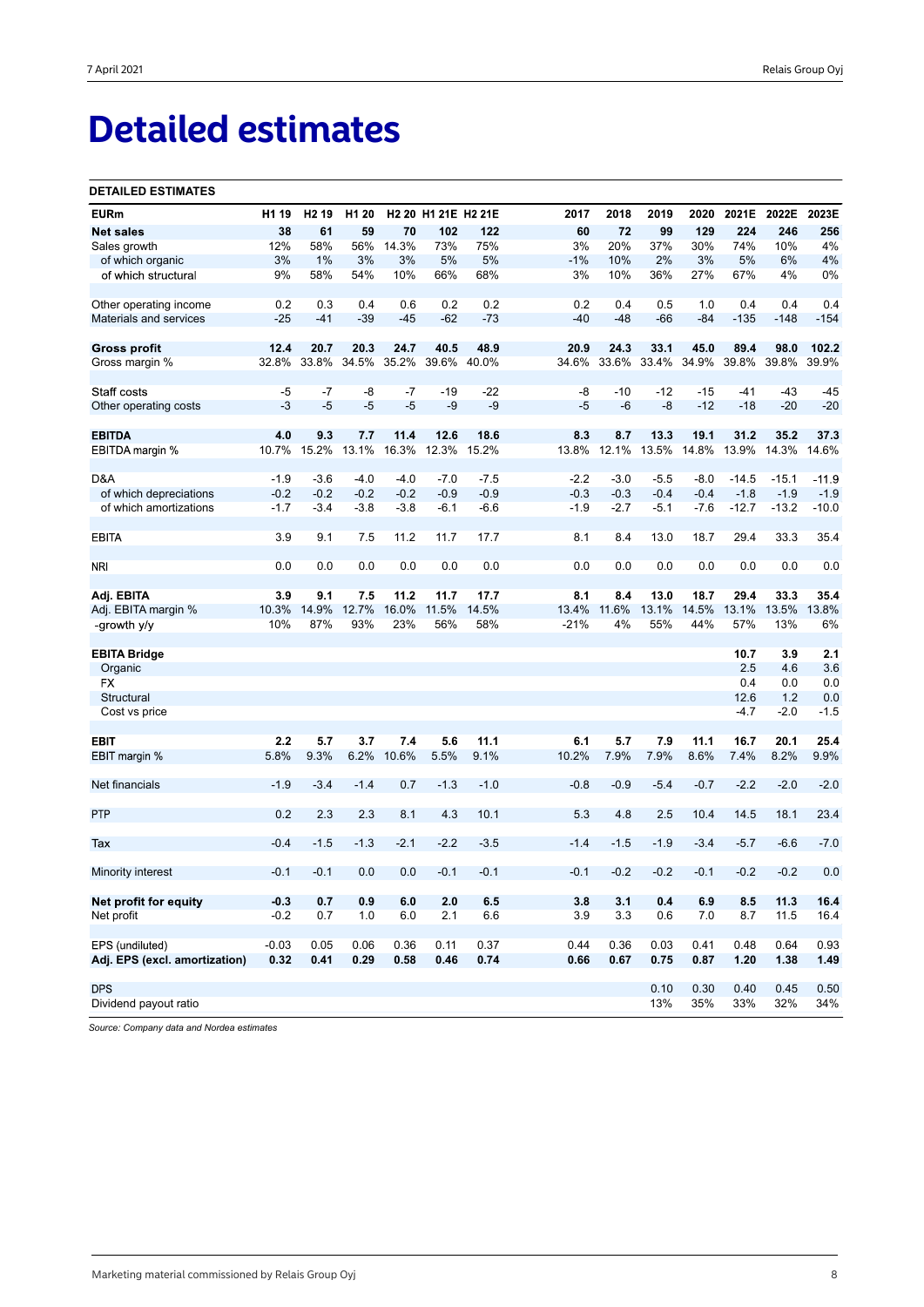## **Risk factors**

Below, we list the main risk factors we find relevant for Relais Group. The purpose of this is not to provide a comprehensive picture of all of the risks that the company may be subject to, but instead to highlight those that we find most relevant. The main risks we identify relate to the general economy in the Nordics, car spare parts sales and the vehicle service business. In addition, the current COVID-19 situation creates high uncertainty regarding consumer behaviour, which could hamper Relais' sales and earnings if people postpone their car service spending.

**General economy**

| A sluggish economy<br>could negatively affect car<br>service and spare parts sales | טכווכומו ככטווטוווץ<br>The car service industry is to some extent dependent on the general economy. In times<br>of strong economic activity, people are more inclined to spend money on car service<br>and upgrades. Typically, unemployment rates decrease at such times, which increases<br>consumers' disposable income.<br>The outlook for Nordic economies has improved after the initial shock, while the final<br>COVID-19 impact is not clear. If people start cutting back on car service spending and/<br>or postpone servicing their cars, Relais could see a negative impact on its sales and                                                                                                                                             |
|------------------------------------------------------------------------------------|-------------------------------------------------------------------------------------------------------------------------------------------------------------------------------------------------------------------------------------------------------------------------------------------------------------------------------------------------------------------------------------------------------------------------------------------------------------------------------------------------------------------------------------------------------------------------------------------------------------------------------------------------------------------------------------------------------------------------------------------------------|
|                                                                                    | earnings. In addition, after recent acquisitions, Relais is more dependent on commercial<br>vehicles and related services, which could be affected if economic activity deteriorates.<br><b>Increasing competition</b>                                                                                                                                                                                                                                                                                                                                                                                                                                                                                                                                |
| Competitors consolidating the<br>market could hamper Relais'<br>growth prospects   | We note that the car spare parts market is still very fragmented, and should other<br>players take an active role in market consolidation this could hurt the sales prospects<br>of Relais and also profitability if competitors became more aggressive on pricing.                                                                                                                                                                                                                                                                                                                                                                                                                                                                                   |
| Disturbances by suppliers may<br>affect product availability                       | <b>Dependency on suppliers</b><br>As Relais is importing its goods and not producing spare parts or equipment itself, the<br>company could be seriously negatively affected if its suppliers are unable to deliver<br>products as agreed or if the quality of products decreases significantly.                                                                                                                                                                                                                                                                                                                                                                                                                                                       |
|                                                                                    | The coronavirus situation might cause supply-side problems and extra freight costs,<br>while a prolonged situation might even hamper demand for Relais' spare parts and<br>equipment.                                                                                                                                                                                                                                                                                                                                                                                                                                                                                                                                                                 |
| If not executed well, high M&A<br>activity may increase costs                      | <b>Risks related to expansion</b><br>Relais' ambitions to grow fast do not come without costs, investments and risks. M&A<br>could increase costs temporarily, or more long term in the worst case if acquisitions<br>were to fail or integration was to be executed poorly. Hence it is important for the<br>company to maintain good cost control and clear M&A execution plans so as not to<br>hamper earnings.                                                                                                                                                                                                                                                                                                                                    |
| Key employees leaving could<br>lead to the loss of clients                         | Dependency on key employees<br>Relais is very much dependent on the efforts of its management team and the board of<br>directors. These key persons have substantial knowledge of running listed companies<br>as well as broad sector knowledge. Should these people leave, it might take some time<br>to find replacements, and should key employees join a competitor or start a competing<br>business, this could significantly hamper Relais' business, leading to the loss of clients<br>or even suppliers. In addition, as Relais does not fully integrate acquired companies,<br>dependency on key employees is high. Should Relais fail to incentivise employees in<br>acquired companies, it may have a direct impact on sales and earnings. |
| A share issue could dilute<br>current shareholders'                                | <b>Financial position</b><br>Relais has high growth ambitions and hence we do not rule out the need for additional<br>equity to support future M&A activity. An equity issue could dilute the current                                                                                                                                                                                                                                                                                                                                                                                                                                                                                                                                                 |

shareholders' ownership.

ownership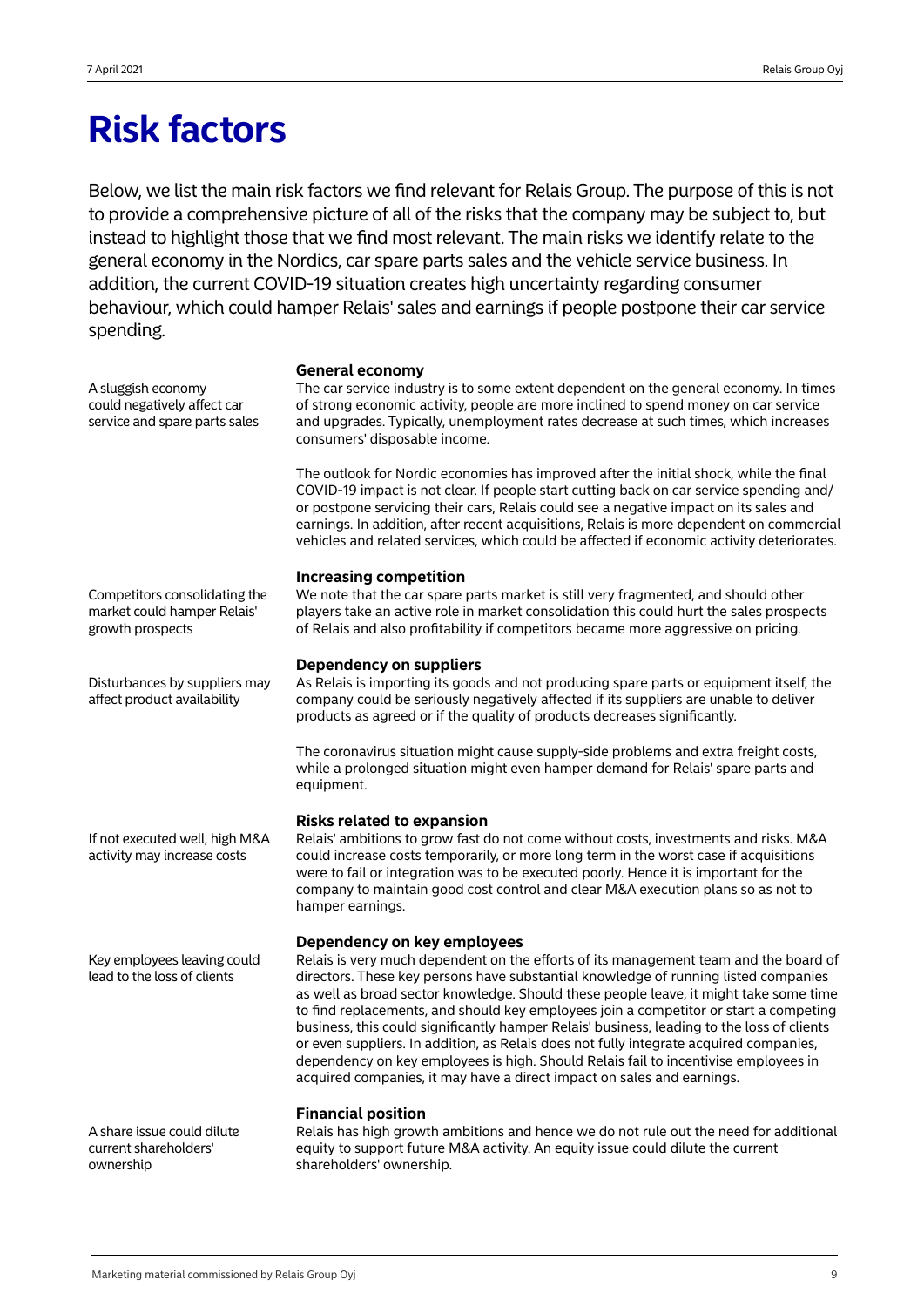Significant writedown of goodwill could worsen the financial position

## **Substantial amount of intangible assets**

Due to M&A, Relais has accumulated a significant amount of goodwill on its balance sheet and should a future test (in case the company switches to IFRS accounting standards) show a significant decline in the value of goodwill, it could have a huge impact on the balance sheet and earnings. A weakening balance sheet could limit the possibility of new financing and hence have a negative impact on future M&A and business operations.

## **IT systems**

Relais is dependent on its IT systems and any disruption to these could affect the company's daily business and reputation or even increase its costs. Also, a slow adaption to new technology could leave Relais in a disadvantageous position versus its competitors.

Crucial IT system failures or slow adaption to new technology can put Relais in a disadvantageous position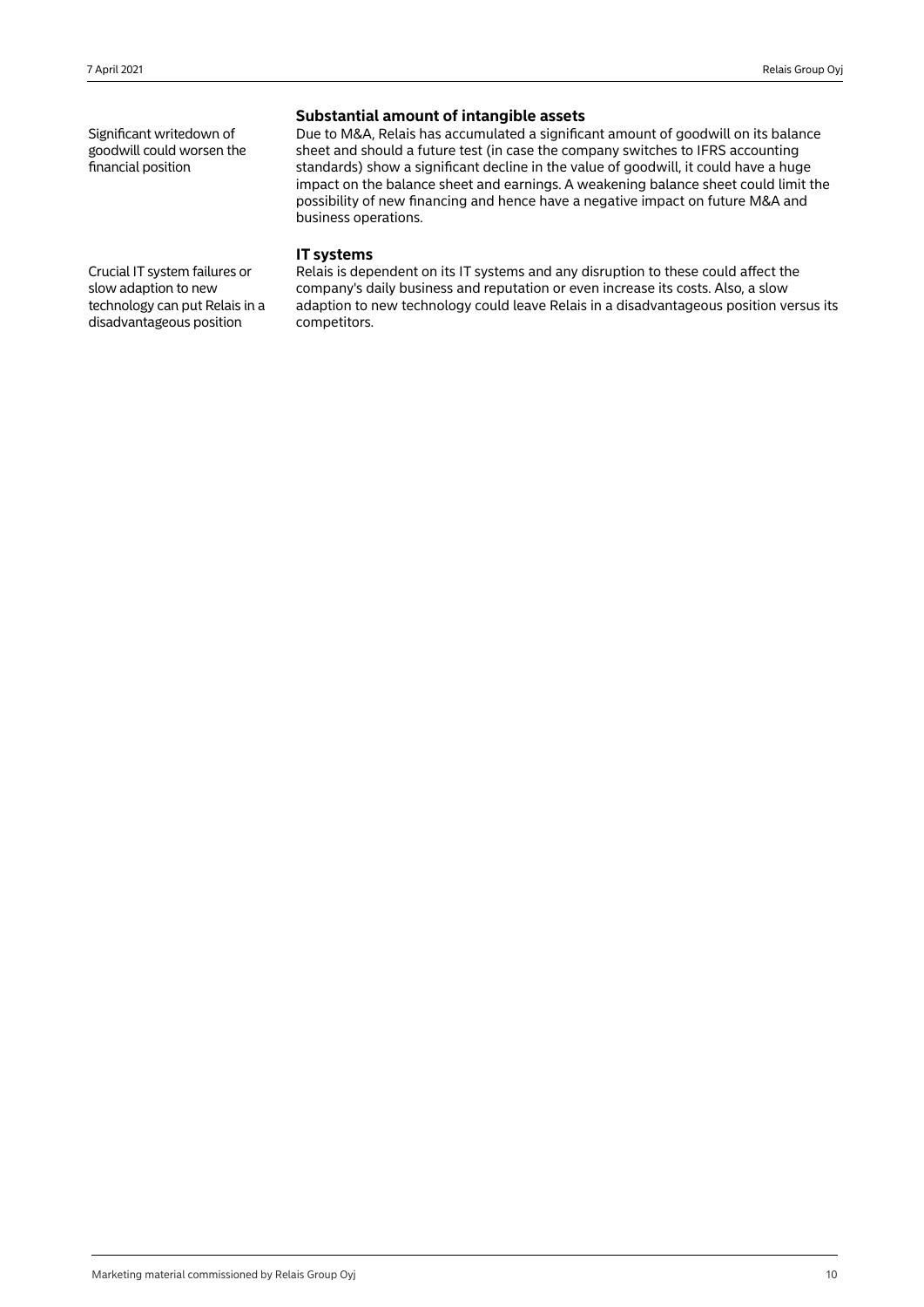# **Reported numbers and forecasts**

| <b>INCOME STATEMENT</b>                     |                  |                  |                  |                |                  |                  |                  |                               |                  |                            |                            |
|---------------------------------------------|------------------|------------------|------------------|----------------|------------------|------------------|------------------|-------------------------------|------------------|----------------------------|----------------------------|
| <b>EURm</b>                                 | 2013             | 2014             | 2015             | 2016           | 2017             | 2018             | 2019             | 2020                          | 2021E            | 2022E                      | 2023E                      |
| <b>Total revenue</b>                        | 32               | 42               | 54               | 59             | 60               | 72               | 99               | 129                           | 224              | 246                        | 256                        |
| Revenue growth                              | 3.2%             | 31.3%            | 28.6%            | 9.1%           | 2.6%             | 19.9%            | 36.6%            | 30.3%                         | 74.1%            | 9.7%                       | 4.0%                       |
| of which organic                            | 4.4%             | 7.0%             | 8.8%             | 9.5%           | $-0.8%$          | 9.5%             | 2.0%             | 3.0%                          | 5.0%             | 5.5%                       | 4.0%                       |
| of which FX                                 | 0.0%             | 0.0%             | 0.0%             | 0.0%           | 0.0%             | 0.0%             | $-1.1%$          | 0.7%                          | 2.0%             | 0.0%                       | 0.0%                       |
| <b>EBITDA</b>                               | 0                | $\mathbf{0}$     | 0                | 9              | 8                | 9                | 13               | 19                            | 31               | 35                         | 37                         |
| Depreciation and impairments PPE            | 0                | 0                | 0                | 0              | 0                | 0                | 0                | 0                             | -2               | $-2$                       | $-2$                       |
| of which leased assets                      | $\mathbf{0}$     | $\mathbf{0}$     | 0                | 0              | 0                | $\bf 0$          | $\bf 0$          | $\mathbf 0$                   | $\mathbf 0$      | $\overline{0}$             | $\mathbf 0$                |
| <b>EBITA</b>                                | $\mathbf 0$      | 0                | 0                | 9              | 8                | 8                | 13               | 19                            | 29               | 33                         | 35                         |
| Amortisation and impairments                | $\mathbf 0$      | $\mathbf 0$      | $\mathbf 0$      | $-2$           | $-2$             | $-3$             | $-5$             | -8                            | $-13$            | $-13$                      | $-10$                      |
| EBIT                                        | n.a.             | n.a.             | n.a.             | 7              | 6                | 6                | 8                | 11                            | 17               | 20                         | 25                         |
| of which associates                         | 0                | 0                | 0                | 0              | $\overline{0}$   | $\bf 0$          | 0                | $\mathbf 0$                   | 0                | $\mathbf 0$                | $\mathbf 0$                |
| Associates excluded from EBIT               | $\mathbf 0$      | 0                | 0                | 0              | 0                | 0                | 0                | 0                             | 0                | $\mathbf 0$                | 0                          |
| Net financials                              | $\mathbf 0$      | $\mathbf 0$      | $\mathbf 0$      | $-1$           | $-1$             | $-1$             | $-5$             | $-1$                          | $-2$             | $-2$                       | $-2$                       |
| of which lease interest                     | 0<br>$\mathbf 0$ | 0<br>$\mathbf 0$ | 0<br>$\mathbf 0$ | 0<br>$-2$      | 0<br>$\mathbf 0$ | 0<br>$\mathbf 0$ | 0<br>$\mathbf 0$ | $\mathbf 0$<br>$\overline{0}$ | 0<br>$\mathbf 0$ | $\mathbf 0$<br>$\mathbf 0$ | $\mathbf 0$<br>$\mathbf 0$ |
| Changes in value, net                       | 0                | 0                | 0                | 4              | 5                | 5                | 2                | 10                            | 14               | 18                         | 23                         |
| Pre-tax profit<br>Reported taxes            | $\mathbf{0}$     | $\mathbf 0$      | $\mathbf 0$      | $-1$           | $-1$             | $-2$             | $-2$             | $-3$                          | -6               | $-7$                       | $-7$                       |
| Net profit from continued operations        | 0                | 0                | 0                | 3              | 4                | 3                | 1                | 7                             | 9                | 12                         | 16                         |
| Discontinued operations                     | $\mathbf{0}$     | $\overline{0}$   | $\overline{0}$   | $\mathbf 0$    | $\overline{0}$   | $\overline{0}$   | $\overline{0}$   | $\mathbf{0}$                  | $\overline{0}$   | $\mathbf 0$                | $\mathbf 0$                |
| Minority interests                          | $\mathbf 0$      | 0                | 0                | $-1$           | 0                | 0                | 0                | 0                             | 0                | 0                          | 0                          |
| Net profit to equity                        | $\overline{0}$   | $\mathbf 0$      | $\mathbf 0$      | $\overline{2}$ | 4                | 3                | $\overline{0}$   | $\overline{7}$                | 9                | 11                         | 16                         |
| EPS, EUR                                    | n.a.             | n.a.             | n.a.             | 0.22           | 0.42             | 0.34             | 0.03             | 0.39                          | 0.46             | 0.60                       | 0.87                       |
| DPS, EUR                                    | 0.00             | 0.00             | 0.00             | 0.00           | 0.00             | 0.00             | 0.10             | 0.30                          | 0.40             | 0.45                       | 0.50                       |
| of which ordinary                           | 0.00             | 0.00             | 0.00             | 0.00           | 0.00             | 0.00             | 0.10             | 0.30                          | 0.40             | 0.45                       | 0.50                       |
| of which extraordinary                      | 0.00             | 0.00             | 0.00             | 0.00           | 0.00             | 0.00             | 0.00             | 0.00                          | 0.00             | 0.00                       | 0.00                       |
|                                             |                  |                  |                  |                |                  |                  |                  |                               |                  |                            |                            |
| Profit margin in percent                    |                  |                  |                  |                |                  |                  |                  |                               |                  |                            |                            |
| <b>EBITDA</b>                               | 0.0%             | 0.0%             | 0.0%             | 15.2%          | 13.8%            | 12.1%            | 13.5%            | 14.8%                         | 13.9%            | 14.3%                      | 14.6%                      |
| <b>EBITA</b>                                | 0.0%             | 0.0%             | 0.0%             | 14.5%          | 13.4%            | 11.6%            | 13.1%            | 14.5%                         | 13.1%            | 13.5%                      | 13.8%                      |
| EBIT                                        | n.a.             | n.a.             | n.a.             | 11.6%          | 10.2%            | 7.9%             | 7.9%             | 8.6%                          | 7.4%             | 8.2%                       | 9.9%                       |
|                                             |                  |                  |                  |                |                  |                  |                  |                               |                  |                            |                            |
| Adjusted earnings                           |                  |                  |                  |                |                  |                  |                  |                               |                  |                            |                            |
| EBITDA (adj)                                | $\mathbf{0}$     | $\mathbf 0$      | $\bf{0}$         | 11             | 8                | $9$              | 13               | 19                            | 31               | 35                         | 37                         |
| EBITA (adj)                                 | 0                | 0                | 0                | 10             | 8                | 8                | 13               | 19                            | 29               | 33                         | 35                         |
| EBIT (adj)                                  | $\overline{0}$   | $\overline{0}$   | $\mathbf 0$      | 8              | 6<br>0.42        | 6<br>0.34        | 8<br>0.29        | 11                            | 17               | 20                         | 25                         |
| EPS (adj, EUR)                              | n.a.             | n.a.             | n.a.             | 0.40           |                  |                  |                  | 0.39                          | 0.46             | 0.60                       | 0.87                       |
| Adjusted profit margins in percent          |                  |                  |                  |                |                  |                  |                  |                               |                  |                            |                            |
| EBITDA (adj)                                | 0.0%             | 0.0%             | 0.0%             | 18.0%          | 13.8%            | 12.1%            | 13.5%            | 14.8%                         | 13.9%            | 14.3%                      | 14.6%                      |
| EBITA (adj)                                 | 0.0%             | 0.0%             | 0.0%             | 17.3%          | 13.4%            | 11.6%            | 13.1%            | 14.5%                         | 13.1%            | 13.5%                      | 13.8%                      |
| EBIT (adj)                                  | 0.0%             | 0.0%             | 0.0%             | 14.4%          | 10.2%            | 7.9%             | 7.9%             | 8.6%                          | 7.4%             | 8.2%                       | 9.9%                       |
|                                             |                  |                  |                  |                |                  |                  |                  |                               |                  |                            |                            |
| <b>Performance metrics</b>                  |                  |                  |                  |                |                  |                  |                  |                               |                  |                            |                            |
| CAGR last 5 years                           |                  |                  |                  |                |                  |                  |                  |                               |                  |                            |                            |
| Net revenue                                 | n.a.             | n.a.             | 17.6%            | 16.0%          | 14.3%            | 17.8%            | 18.7%            | 19.0%                         | 30.7%            | 32.4%                      | 28.7%                      |
| <b>EBITDA</b>                               | n.m.             | n.m.             | n.m.             | n.m.           | n.m.             | n.m.             | n.m.             | n.m.                          | 28.4%            | 33.4%                      | 33.7%                      |
| <b>EBIT</b>                                 | n.a.             | n.a.             | n.a.             | n.a.           | n.a.             | n.a.             | n.a.             | n.a.                          | 19.6%            | 26.8%                      | 34.7%                      |
| <b>EPS</b>                                  | n.a.             | n.a.             | n.a.             | n.a.           | n.a.             | n.a.             | n.a.             | n.a.                          | 15.9%            | 7.7%                       | 20.7%                      |
| <b>DPS</b>                                  | n.m.             | n.m.             | n.m.             | n.m.           | n.m.             | n.m.             | n.m.             | n.m.                          | n.m.             | n.m.                       | n.m.                       |
| Average last 5 years                        |                  |                  |                  |                |                  |                  |                  |                               |                  |                            |                            |
| Average EBIT margin                         | n.a.             | n.a.             | n.a.             | n.a.           | n.a.             | n.a.             | n.a.             | 9.0%                          | 8.1%             | 8.0%                       | 8.5%                       |
| Average EBITDA margin                       | n.a.             | 0.0%             | $0.0\%$          | 4.1%           | 7.0%             | 9.0%             | 11.4%            | 13.9%                         | 13.8%            | 14.0%                      | 14.3%                      |
| <b>VALUATION RATIOS - ADJUSTED EARNINGS</b> |                  |                  |                  |                |                  |                  |                  |                               |                  |                            |                            |
| <b>EURm</b>                                 | 2013             | 2014             | 2015             | 2016           | 2017             | 2018             | 2019             | 2020                          | 2021E            | 2022E                      | 2023E                      |
| $P/E$ (adj)                                 | n.a.             | n.a.             | n.a.             | n.a.           | n.a.             | n.a.             | 28.0             | 37.9                          | 37.9             | 28.6                       | 19.7                       |
| EV/EBITDA (adj)                             | n.a.             | n.a.             | n.a.             | n.a.           | n.a.             | n.a.             | 10.2             | 15.3                          | 12.6             | 10.8                       | 9.8                        |
| EV/EBITA (adj)                              | n.a.             | n.a.             | n.a.             | n.a.           | n.a.             | n.a.             | 10.5             | 15.6                          | 13.4             | 11.5                       | 10.3                       |
| EV/EBIT (adj)                               | n.a.             | n.a.             | n.a.             | n.a.           | n.a.             | n.a.             | 17.3             | 26.3                          | 23.6             | 19.0                       | 14.4                       |
| <b>VALUATION RATIOS - REPORTED EARNINGS</b> |                  |                  |                  |                |                  |                  |                  |                               |                  |                            |                            |
| <b>EURm</b>                                 | 2013             | 2014             | 2015             | 2016           | 2017             | 2018             | 2019             | 2020                          | 2021E            | 2022E                      | 2023E                      |
| P/E                                         | n.a.             | n.a.             | n.a.             | n.a.           | n.a.             | n.a.             | n.m.             | 37.9                          | 37.9             | 28.6                       | 19.7                       |
| EV/Sales                                    | n.a.             | n.a.             | n.a.             | n.a.           | n.a.             | n.a.             | 1.37             | 2.26                          | 1.75             | 1.55                       | 1.43                       |
| EV/EBITDA                                   | n.a.             | n.a.             | n.a.             | n.a.           | n.a.             | n.a.             | 10.2             | 15.3                          | 12.6             | 10.8                       | 9.8                        |
| EV/EBITA                                    | n.a.             | n.a.             | n.a.             | n.a.           | n.a.             | n.a.             | 10.5             | 15.6                          | 13.4             | 11.5                       | 10.3                       |
| EV/EBIT                                     | n.a.             | n.a.             | n.a.             | n.a.           | n.a.             | n.a.             | 17.3             | 26.3                          | 23.6             | 19.0                       | 14.4                       |
| Dividend yield (ord.)                       | n.a.             | n.a.             | n.a.             | n.a.           | n.a.             | n.a.             | 1.2%             | 2.0%                          | 2.3%             | 2.6%                       | 2.9%                       |
| FCF yield                                   | n.a.             | n.a.             | n.a.             | n.a.           | n.a.             | n.a.             | $-61.8%$         | 2.9%                          | $-12.5%$         | 6.0%                       | 7.5%                       |
| FCF Yield bef A&D, lease adj                | n.a.             | n.a.             | n.a.             | n.a.           | n.a.             | n.a.             | 1.4%             | 6.1%                          | 2.4%             | 6.0%                       | 7.5%                       |
| Payout ratio                                | n.a.             | n.a.             | n.a.             | $0.0\%$        | $0.0\%$          | $0.0\%$          | 319.0%           | 77.4%                         | 87.9%            | 74.6%                      | 57.2%                      |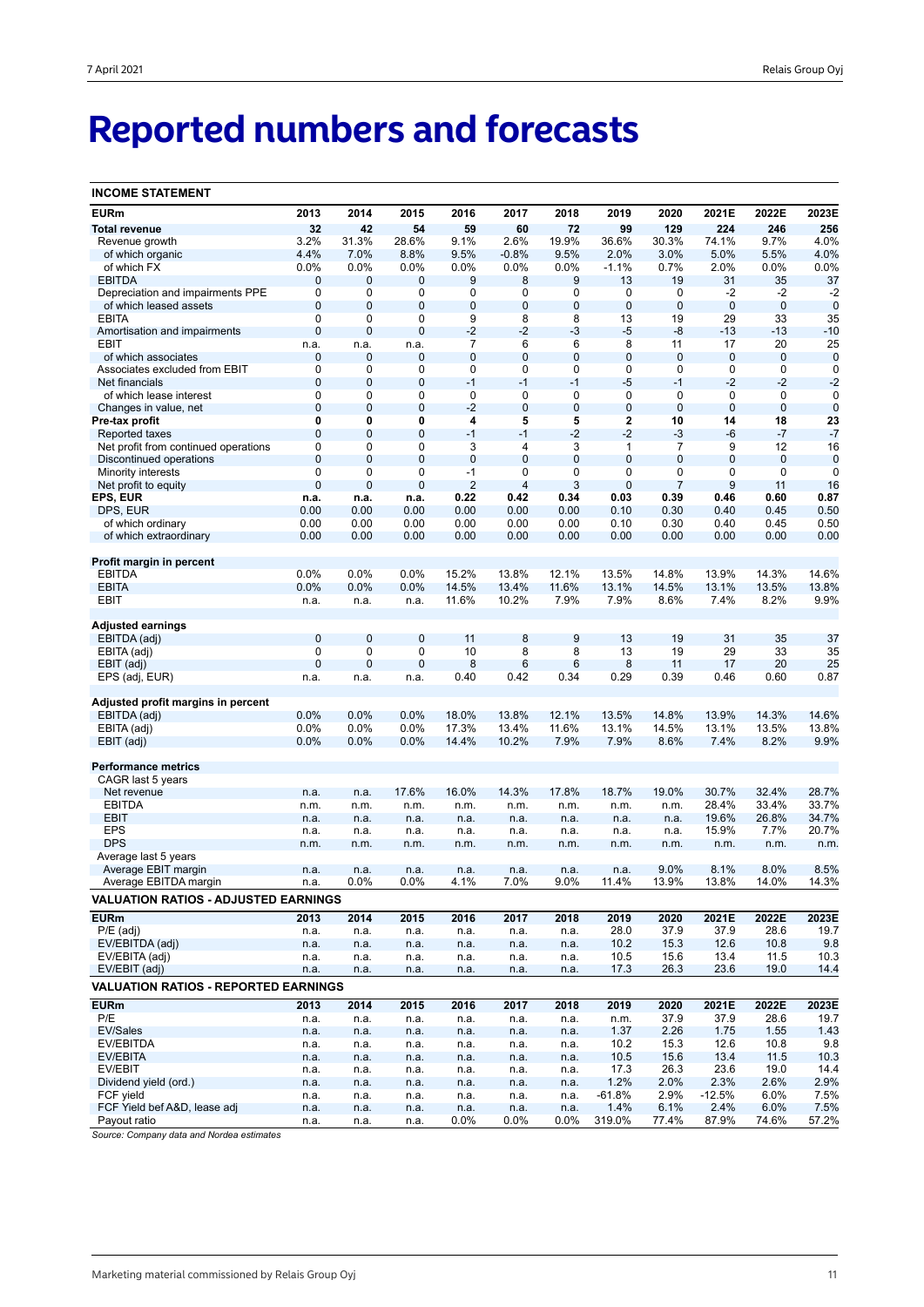| 7 April 2021<br>the contract of the contract of the contract of the contract of the contract of | Relais Group Oyj |
|-------------------------------------------------------------------------------------------------|------------------|
|-------------------------------------------------------------------------------------------------|------------------|

| <b>EURm</b>                                                          | 2013                             | 2014                          | 2015           | 2016                 | 2017                 | 2018               | 2019           | 2020            | 2021E           | 2022E                | 2023E          |
|----------------------------------------------------------------------|----------------------------------|-------------------------------|----------------|----------------------|----------------------|--------------------|----------------|-----------------|-----------------|----------------------|----------------|
| Intangible assets                                                    | $\mathbf 0$                      | $\mathbf 0$                   | 0              | 5                    | $\overline{7}$       | 5                  | 54             | 59              | 91              | 78                   | 68             |
| of which R&D                                                         | $\mathbf 0$                      | $\mathbf 0$                   | 0              | 0                    | $\mathbf 0$          | $\mathbf 0$        | 0              | $\mathbf 0$     | $\mathbf 0$     | $\mathbf 0$          | $\Omega$       |
| of which other intangibles                                           | $\overline{0}$                   | $\overline{0}$                | $\mathbf{0}$   | $\overline{0}$       | $\overline{0}$       | $\mathbf{0}$       | $\overline{1}$ | $\overline{0}$  | 3               | 3                    | 3              |
| of which goodwill                                                    | $\mathbf 0$                      | $\Omega$                      | $\Omega$       | 5                    | $\overline{7}$       | 5                  | 54             | 58              | 89              | 75                   | 65             |
| Tangible assets                                                      | $\overline{0}$                   | $\overline{0}$                | $\mathbf{0}$   | $\mathbf{1}$         | $\mathbf{1}$         | $\mathbf{1}$       | $\overline{1}$ | $\mathbf{1}$    | 3               | 3                    | 3              |
| of which leased assets                                               | $\overline{0}$                   | $\overline{0}$                | $\overline{0}$ | $\overline{0}$       | $\overline{0}$       | $\overline{0}$     | 0              | $\overline{0}$  | $\overline{0}$  | $\overline{0}$       | $\Omega$       |
| Shares associates                                                    | $\mathbf 0$                      | $\mathbf{0}$                  | $\overline{0}$ | $\overline{0}$       | $\overline{0}$       | $\overline{0}$     | $\overline{0}$ | $\overline{0}$  | $\overline{0}$  | $\overline{0}$       | $\Omega$       |
| Interest bearing assets                                              | $\overline{0}$                   | $\overline{0}$                | $\overline{0}$ | $\overline{0}$       | $\overline{0}$       | $\overline{0}$     | 0              | $\overline{0}$  | $\overline{0}$  | $\overline{0}$       | 0              |
| Deferred tax assets                                                  | $\mathbf 0$                      | $\overline{0}$                | $\mathbf{0}$   | $\overline{0}$       | $\Omega$             | $\mathbf{0}$       | $\overline{0}$ | $\Omega$        | $\overline{0}$  | $\overline{0}$       | $\mathbf 0$    |
| Other non-IB non-current assets                                      | $\mathbf 0$                      | $\mathbf 0$                   | 0              | 0                    | 0                    | 0                  | 0              | $\mathbf 0$     | 0               | 0                    | $\mathbf 0$    |
| Other non-current assets                                             | $\overline{0}$                   | $\overline{0}$                | $\mathbf{0}$   | $\overline{0}$       | $\overline{0}$       | $\overline{0}$     | $\overline{0}$ | $\Omega$        | $\overline{0}$  | $\overline{0}$       | $\mathbf 0$    |
| Total non-current assets                                             | $\mathbf 0$                      | 0                             | 0              | 5                    | 8                    | 6                  | 55             | 59              | 95              | 81                   | 71             |
| Inventory                                                            | $\overline{0}$                   | $\mathbf{0}$                  | $\overline{0}$ | 26                   | 27                   | 29                 | 43             | 44              | 68              | 75                   | 78             |
| Accounts receivable                                                  | $\Omega$                         | $\overline{0}$                | $\Omega$       | 5                    | 8                    | 8                  | 12             | 13              | 16              | 17                   | 18             |
| Short-term leased assets                                             | $\overline{0}$                   | $\overline{0}$                | $\overline{0}$ | $\overline{0}$       | $\overline{0}$       | $\overline{0}$     | $\overline{0}$ | $\overline{0}$  | $\overline{0}$  | $\overline{0}$       | $\overline{0}$ |
| Other current assets                                                 | $\overline{0}$                   | $\mathbf 0$                   | 0              | 3                    | 1                    | $\overline{2}$     | 3              | 3               | 5               | 5                    | 6              |
| Cash and bank                                                        | $\overline{0}$                   | $\overline{0}$                | $\overline{0}$ | $\mathbf{1}$         | $\overline{2}$       | $\overline{2}$     | 30             | 35              | 14              | 17                   | 18             |
| Total current assets                                                 | $\mathbf 0$                      | $\mathbf 0$                   | 0              | 35                   | 37                   | 42                 | 88             | 95              | 103             | 114                  | 119            |
| Assets held for sale                                                 | $\mathbf 0$                      | $\mathbf 0$                   | n.a.           | n.a.                 | n.a.                 | n.a.               | n.a.           | n.a.            | n.a.            | n.a.                 | n.a.           |
| Total assets                                                         | $\overline{\mathbf{0}}$          | 0                             | 0              | 40                   | 45                   | 48                 | 143            | 154             | 198             | 196                  | 191            |
|                                                                      |                                  |                               |                |                      |                      |                    |                |                 |                 |                      |                |
| Shareholders equity                                                  | $\overline{0}$                   | $\overline{0}$                | 0              | 6                    | 11                   | 17                 | 64             | 72              | 80              | 85                   | 93             |
| Of which preferred stocks                                            | $\overline{0}$                   | $\mathbf{0}$                  | $\mathbf{0}$   | $\overline{0}$       | $\overline{0}$       | $\Omega$           | $\Omega$       | $\Omega$        | $\Omega$        | $\mathbf{0}$         | $\mathbf 0$    |
| Of which equity part of hybrid debt                                  | $\overline{0}$                   | $\overline{0}$                | $\overline{0}$ | $\overline{0}$       | $\overline{0}$       | $\mathbf 0$        | 0              | $\overline{0}$  | $\overline{0}$  | $\overline{0}$       | 0              |
| Minority interest                                                    | $\overline{0}$                   | $\overline{0}$                | $\mathbf{0}$   | 3                    | 3                    | $\mathbf{1}$       | $\mathbf{0}$   | $\Omega$        | $\mathbf{1}$    | $\mathbf{1}$         | 1              |
| <b>Total Equity</b>                                                  | $\overline{0}$                   | $\mathbf 0$                   | 0              | 9                    | 14                   | 17                 | 64             | 72              | 81              | 85                   | 94             |
| Deferred tax                                                         | $\overline{0}$                   | $\overline{0}$                | $\overline{0}$ | $\overline{0}$       | $\overline{0}$       | $\overline{0}$     | $\overline{2}$ | 3               | 3               | 3                    | 3              |
| Long term interest bearing debt                                      | $\mathbf 0$                      | 0                             | 0              | 15                   | 11                   | 14                 | 59             | 58              | 78              | 68                   | 53             |
| Pension provisions                                                   | $\overline{0}$                   | $\overline{0}$                | $\overline{0}$ | $\overline{0}$       | $\overline{0}$       | $\overline{0}$     | $\Omega$       | $\overline{0}$  | $\overline{0}$  | $\overline{0}$       | $\Omega$       |
| Other long-term provisions                                           | $\mathbf 0$                      | $\mathbf 0$                   | 0              | 0                    | $\Omega$             | $\mathbf 0$        | 0              | $\mathbf 0$     | 0               | 0                    | $\Omega$       |
| Other long-term liabilities                                          | $\overline{0}$                   | $\overline{0}$                | $\mathbf{0}$   | 3                    | $\overline{0}$       | $\overline{2}$     | $\overline{0}$ | $\overline{0}$  | $\overline{0}$  | $\overline{0}$       | $\mathbf 0$    |
| Non-current lease debt                                               | $\mathbf 0$                      | $\Omega$                      | $\Omega$       | $\Omega$             | $\Omega$             | $\Omega$           | 0              | $\Omega$        | $\Omega$        | $\Omega$             | $\Omega$       |
| Convertible debt                                                     | $\overline{0}$                   | $\overline{0}$                | $\overline{0}$ | $\overline{0}$       | $\overline{0}$       | $\overline{0}$     | $\overline{0}$ | $\overline{0}$  | $\overline{0}$  | $\overline{0}$       | $\mathbf 0$    |
| Shareholder debt                                                     | $\overline{0}$                   | $\overline{0}$                | $\overline{0}$ | $\overline{0}$       | $\overline{0}$       | $\overline{0}$     | $\overline{0}$ | $\overline{0}$  | $\overline{0}$  | $\overline{0}$       | 0              |
| Hybrid debt                                                          | $\overline{0}$                   | $\mathbf 0$                   | $\overline{0}$ | $\overline{0}$       | $\overline{0}$       | $\overline{0}$     | $\overline{0}$ | $\mathbf{0}$    | $\overline{0}$  | $\overline{0}$       | $\mathbf 0$    |
| Total non-current liabilities                                        | $\overline{0}$                   | $\overline{0}$                | $\overline{0}$ | 18                   | 12                   | 16                 | 62             | 61              | 81              | 71                   | 56             |
| Short-term provisions                                                | $\mathbf 0$                      | $\overline{0}$                | $\mathbf 0$    | $\mathbf 0$          | $\Omega$             | $\mathbf 0$        | $\overline{0}$ | $\mathbf 0$     | $\overline{0}$  | $\mathbf 0$          | $\Omega$       |
| Accounts payable                                                     | $\overline{0}$                   | $\mathbf 0$                   | 0              | 3                    | $\overline{4}$       | 4                  | 7              | 9               | 18              | 20                   | 20             |
| Current lease debt                                                   | $\overline{0}$                   | $\mathbf{0}$                  | $\mathbf{0}$   | 0                    | $\overline{0}$       | $\mathbf{0}$       | $\Omega$       | $\mathbf 0$     | $\mathbf 0$     | $\mathbf 0$          | $\Omega$       |
| Other current liabilities                                            | $\mathbf 0$                      | $\mathbf 0$                   | 0              | 3                    | $\overline{4}$       | 5                  | 6              | 8               | 13              | 15                   | 15             |
| Short term interest bearing debt                                     | $\mathbf 0$                      | $\mathbf{0}$                  | $\mathbf{0}$   | 8                    | 12                   | 6                  | 5              | 5               | 5               | 5                    | 5              |
| <b>Total current liabilities</b>                                     | $\overline{0}$<br>$\overline{0}$ | $\mathbf 0$<br>$\overline{0}$ | 0              | 14<br>$\overline{0}$ | 19<br>$\overline{0}$ | 15                 | 18             | 21              | 36              | 39<br>$\overline{0}$ | 41<br>$\Omega$ |
| Liabilities for assets held for sale<br>Total liabilities and equity | 0                                | $\mathbf{0}$                  | 0<br>0         | 40                   | 45                   | $\mathbf{0}$<br>48 | 0<br>143       | $\Omega$<br>155 | $\Omega$<br>198 | 196                  | 191            |
|                                                                      |                                  |                               |                |                      |                      |                    |                |                 |                 |                      |                |
| <b>Balance sheet and debt metrics</b>                                |                                  |                               |                |                      |                      |                    |                |                 |                 |                      |                |
| Net debt                                                             | $\overline{0}$                   | $\overline{0}$                | $\overline{0}$ | 22                   | 22                   | 18                 | 35             | 28              | 69              | 56                   | 40             |
| of which lease debt                                                  | $\mathbf 0$                      | $\mathbf 0$                   | 0              | $\mathbf 0$          | $\mathbf 0$          | $\mathbf 0$        | 0              | $\mathbf 0$     | $\mathbf 0$     | 0                    | $\Omega$       |
| Working capital                                                      | $\overline{0}$                   | $\mathbf{0}$                  | $\mathbf{0}$   | 28                   | 28                   | 31                 | 46             | 44              | 58              | 63                   | 66             |
| Invested capital                                                     | $\mathbf 0$                      | $\mathbf 0$                   | 0              | 34                   | 36                   | 37                 | 101            | 103             | 153             | 145                  | 137            |
| Capital employed                                                     | $\overline{0}$                   | $\overline{0}$                | $\mathbf{0}$   | 32                   | 37                   | 37                 | 128            | 135             | 164             | 158                  | 152            |
| <b>ROE</b>                                                           | n.m.                             | n.m.                          | n.m.           | 64.1%                | 44.7%                | 22.7%              | 1.0%           | 10.2%           | 11.2%           | 13.7%                | 18.5%          |
| <b>ROIC</b>                                                          | n.m.                             | n.m.                          | n.m.           | 35.3%                | 12.4%                | 11.1%              | 8.0%           | 7.6%            | 9.1%            | 9.5%                 | 12.6%          |
| <b>ROCE</b>                                                          | n.m.                             | n.m.                          | n.m.           | 53.4%                | 17.9%                | 15.7%              | 9.6%           | 10.1%           | 11.4%           | 12.7%                | 16.6%          |
| Net debt/EBITDA                                                      | n.m.                             | n.m.                          | n.m.           | 2.5                  | 2.6                  | 2.0                | 2.6            | 1.5             | 2.2             | 1.6                  | 1.1            |
| Interest coverage                                                    | n.a.                             | n.a.                          | n.a.           | n.m.                 | n.m.                 | n.m.               | n.m.           | n.m.            | n.m.            | n.m.                 | n.m.           |
| Equity ratio                                                         | n.m.                             | n.m.                          | n.m.           | 15.2%                | 23.8%                | 34.7%              | 44.5%          | 46.5%           | 40.5%           | 43.2%                | 48.8%          |
| Net gearing                                                          | n.m.                             | n.m.                          | n.m.           | 244.3%               | 152.2%               | 102.0%             | 54.3%          | 39.1%           | 84.9%           | 66.1%                | 42.9%          |
|                                                                      |                                  |                               |                |                      |                      |                    |                |                 |                 |                      |                |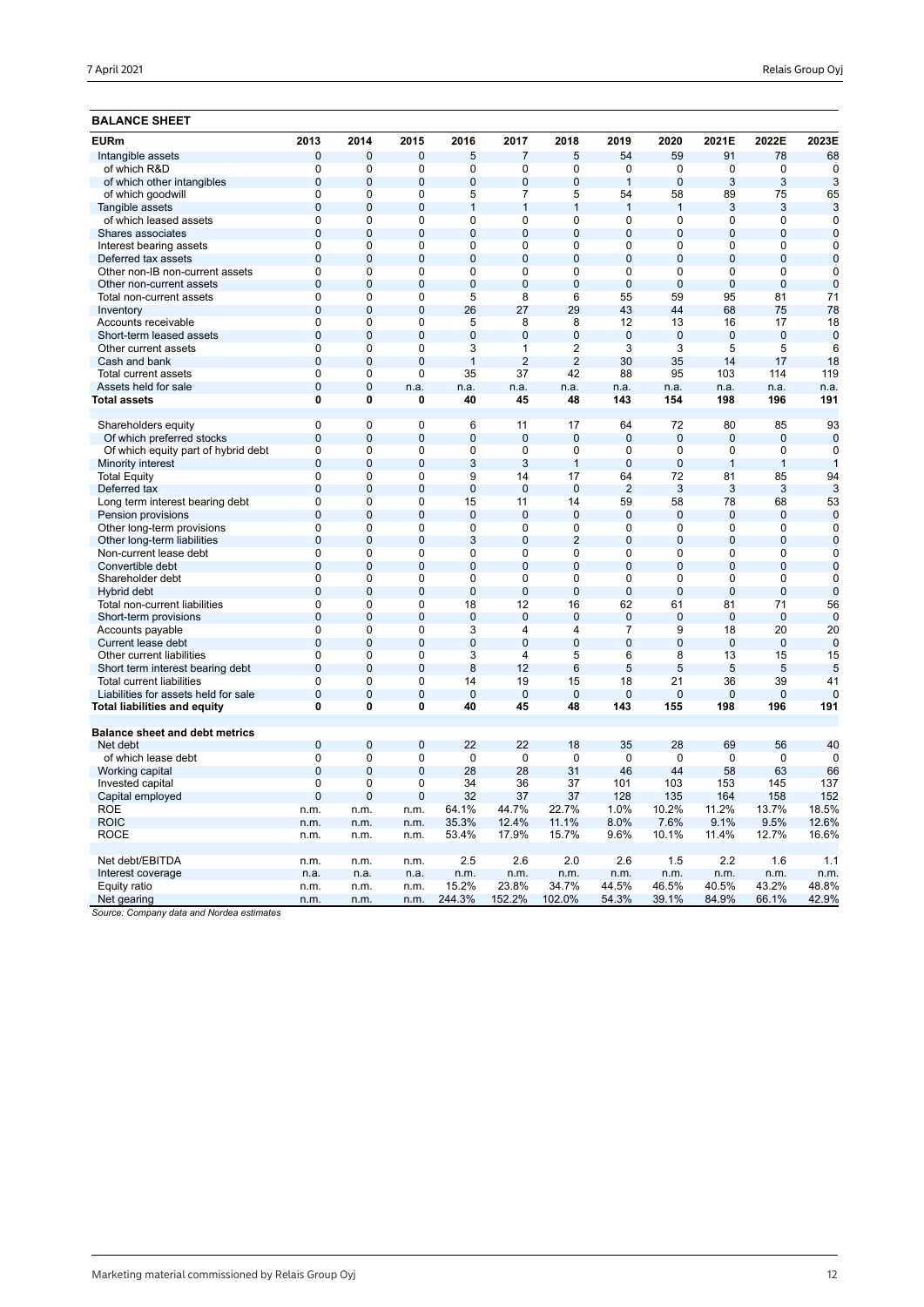## **CASH FLOW STATEMENT**

| <b>EURm</b>                         | 2013         | 2014           | 2015           | 2016           | 2017           | 2018           | 2019                    | 2020           | 2021E          | 2022E          | 2023E          |
|-------------------------------------|--------------|----------------|----------------|----------------|----------------|----------------|-------------------------|----------------|----------------|----------------|----------------|
| <b>EBITDA (adj) for associates</b>  | $\mathbf 0$  | $\bf{0}$       | 0              | 9              | 8              | 9              | 13                      | 19             | 31             | 35             | 37             |
| Paid taxes                          | $\Omega$     | $\Omega$       | $\Omega$       | 0              | $\Omega$       | $-2$           | $-2$                    | $-3$           | $-6$           | $-7$           | $-7$           |
| Net financials                      | $\Omega$     | $\Omega$       | $\overline{0}$ | $\overline{0}$ | $\mathbf{0}$   | $-1$           | $-6$                    | $-1$           | $-2$           | $-2$           | $-2$           |
| Change in provisions                | $\Omega$     | $\Omega$       | $\Omega$       | 0              | $\Omega$       | $\mathbf 0$    | $\Omega$                | $\Omega$       | $\Omega$       | $\Omega$       | 0              |
| Change in other LT non-IB           | $\mathbf{0}$ | $\overline{0}$ | $\overline{0}$ | 3              | $-3$           | $\overline{2}$ | $-2$                    | $\overline{0}$ | $\overline{0}$ | $\overline{0}$ | $\mathbf 0$    |
| Cash flow to/from associates        | $\Omega$     | 0              | 0              | 0              | 0              | 0              | 0                       | 0              | 0              | 0              | 0              |
| Dividends paid to minorities        | $\mathbf 0$  | $\overline{0}$ | $\mathbf{0}$   | $\overline{0}$ | $\mathbf{0}$   | $\mathbf{0}$   | $\overline{0}$          | $\overline{0}$ | $\overline{0}$ | $\mathbf{0}$   | $\overline{0}$ |
| Other adj to reconcile to cash flow | $\Omega$     | $\Omega$       | 0              | $-11$          | -6             | $-2$           | 1                       | $\Omega$       | $\Omega$       | $\Omega$       | $\Omega$       |
| Funds from operations (FFO)         | $\mathbf 0$  | $\bf{0}$       | $\mathbf 0$    | 0              | $\mathbf 0$    | 6              | 5                       | 15             | 23             | 27             | 28             |
| Change in NWC                       | $\Omega$     | $\Omega$       | $\Omega$       | 0              | $\Omega$       | $-2$           | $-3$                    | 1              | $-14$          | $-6$           | $-3$           |
| Cash flow from operations (CFO)     | $\bf{0}$     | $\bf{0}$       | $\mathbf 0$    | 0              | $\bf{0}$       | 3              | $\overline{2}$          | 16             | 9              | 21             | 26             |
| Capital expenditure                 | $\Omega$     | $\Omega$       | $\Omega$       | 0              | $\Omega$       | 0              | $\Omega$                | 0              | $-2$           | $-2$           | $-2$           |
| Free cash flow before A&D           | $\bf{0}$     | 0              | 0              | 0              | 0              | 3              | 1                       | 16             | 8              | 19             | 24             |
| Proceeds from sale of assets        | $\Omega$     | $\Omega$       | $\Omega$       | 0              | $\Omega$       | $\Omega$       | 1                       | 1              | $\Omega$       | $\Omega$       | $\Omega$       |
| Acquisitions                        | $\Omega$     | $\Omega$       | $\Omega$       | 0              | $\mathbf{0}$   | $-1$           | $-65$                   | $-9$           | $-49$          | $\Omega$       | $\Omega$       |
| Free cash flow                      | $\Omega$     | $\Omega$       | $\Omega$       | 0              | $\Omega$       | $\overline{2}$ | $-63$                   | 8              | $-41$          | 19             | 24             |
| Free cash flow bef A&D, lease adj   | $\Omega$     | $\Omega$       | $\overline{0}$ | 0              | $\overline{0}$ | 3              | $\overline{1}$          | 16             | 8              | 19             | 24             |
|                                     |              |                |                |                |                |                |                         |                |                |                |                |
| Dividends paid                      | $\mathbf{0}$ | $\mathbf{0}$   | $\mathbf{0}$   | 0              | 0              | $\mathbf 0$    | $\mathbf{0}$            | $-2$           | $-5$           | $-7$           | $-8$           |
| Equity issues / buybacks            | $\mathbf 0$  | $\Omega$       | 0              | 0              | $\Omega$       | 0              | 44                      | $\Omega$       | $\Omega$       | $\Omega$       | $\Omega$       |
| Net change in debt                  | $\mathbf{0}$ | $\Omega$       | $\overline{0}$ | $\overline{0}$ | $\mathbf{0}$   | $\mathbf{0}$   | 42                      | $-1$           | 20             | $-10$          | $-15$          |
| Other financing adjustments         | $\Omega$     | $\Omega$       | 0              | 0              | $\Omega$       | 0              | $\Omega$                | 0              | $\Omega$       | 0              | $\Omega$       |
| Other non-cash adjustments          | $\mathbf{0}$ | $\overline{0}$ | $\overline{0}$ | $\mathbf{1}$   | $\mathbf{1}$   | $-2$           | $\overline{\mathbf{4}}$ | $\mathbf 0$    | 5              | 0              | $\mathbf 0$    |
| Change in cash                      | $\Omega$     | $\Omega$       | $\Omega$       | 1              | 1              | 1              | 27                      | 5              | $-20$          | $\overline{2}$ | 1              |
|                                     |              |                |                |                |                |                |                         |                |                |                |                |
| <b>Cash flow metrics</b>            |              |                |                |                |                |                |                         |                |                |                |                |
| Capex/D&A                           | n.m.         | n.m.           | n.m.           | 0.0%           | 0.0%           | 6.9%           | 7.3%                    | 0.0%           | 10.3%          | 10.4%          | 13.9%          |
| Capex/Sales                         | 0.0%         | 0.0%           | 0.0%           | 0.0%           | 0.0%           | 0.3%           | 0.4%                    | 0.0%           | 0.7%           | 0.6%           | 0.6%           |
|                                     |              |                |                |                |                |                |                         |                |                |                |                |
| Key information                     |              |                |                |                |                |                |                         |                |                |                |                |
| Share price year end (/current)     | n.a.         | n.a.           | n.a.           | n.a.           | n.a.           | n.a.           | 8                       | 15             | 17             | 17             | 17             |
| Market cap.                         | n.a.         | n.a.           | n.a.           | n.a.           | n.a.           | n.a.           | 101                     | 263            | 324            | 324            | 324            |
| Enterprise value                    | n.a.         | n.a.           | n.a.           | n.a.           | n.a.           | n.a.           | 136                     | 292            | 393            | 381            | 365            |
| Diluted no. of shares, year-end (m) | 0.0          | 0.0            | 0.0            | 9.1            | 9.1            | 9.1            | 12.3                    | 17.9           | 18.8           | 18.8           | 18.8           |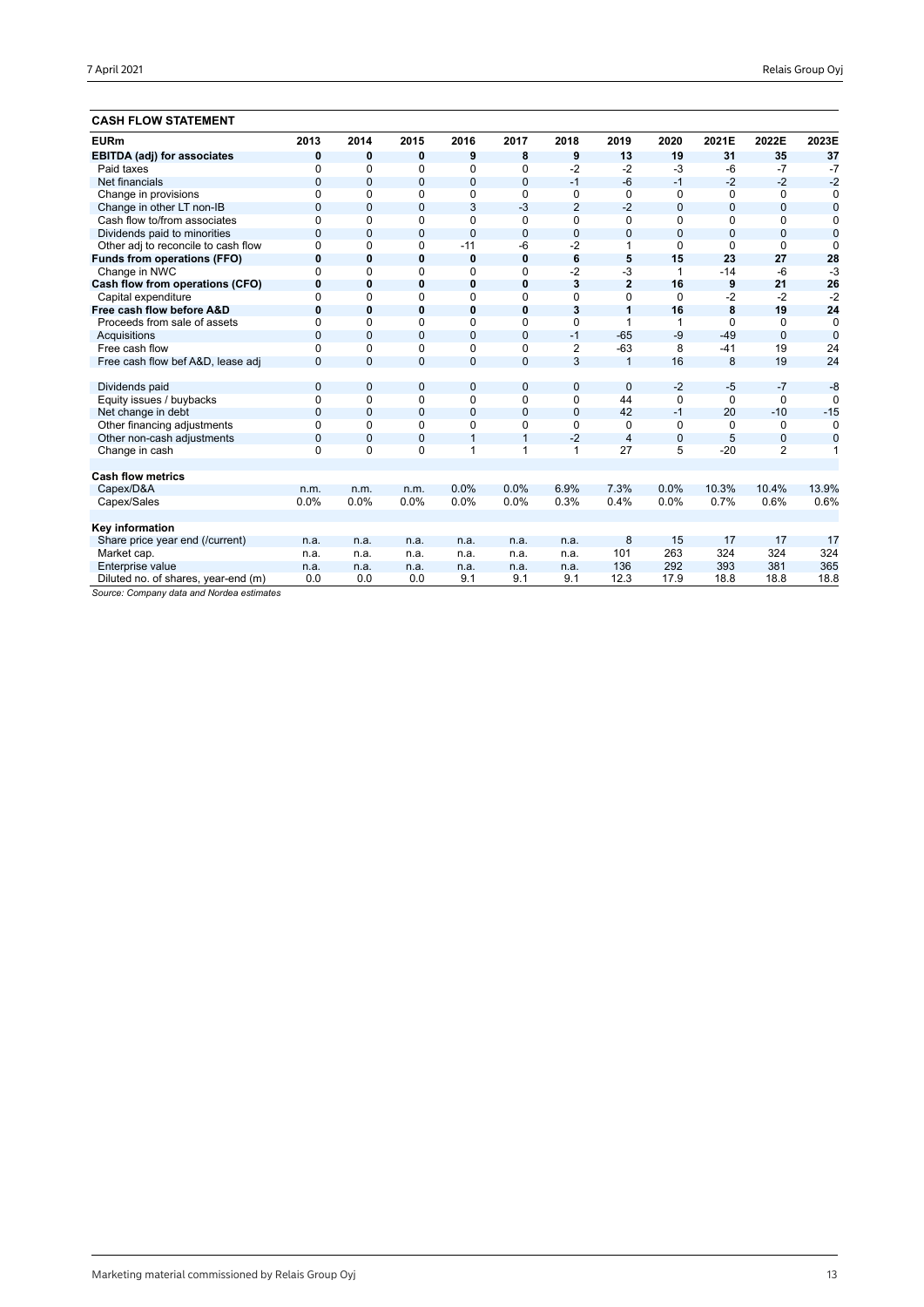## **Disclaimer and legal disclosures**

**Origin of the report**<br>This publication or report originates from: Nordea Bank Abp, including its branches Nordea Danmark, Filial af Nordea Bank Abp, Mordea Bank Abp, filial i Norge and<br>Nordea Bank Abp, filial i Sverige (t

Nordea Bank Abp is supervised by the European Central Bank and the Finnish Financial Supervisory Authority and the branches are supervised by the European Central Bank and the Finnish Financial Supervisory Authority and the Financial Supervisory Authorities in their respective countries.

#### **Content of report**

This report has been prepared solely by Nordea Markets or Equity Sales & Research.

Opinions or suggestions from Nordea Markets credit and equity research may deviate from one another or from opinions presented by other departments in Nordea. This may typically be the result of differing time horizons, methodologies, contexts or other factors.

The information provided herein is not intended to constitute and does not constitute investment advice nor is the information intended as an offer or solicitation for the purchase or sale of any financial instrument. The information contained herein has no regard to the specific investment objectives, the financial situation or particular needs of any particular recipient. Relevant and specific professional advice should always be obtained before making any investment or credit decision

Opinions or ratings are based on one or more methods of valuation, for instance cash flow analysis, use of multiples, behavioural technical analyses of underlying market movements in combination with considerations of the market situation and the time horizon. Key assumptions of forecasts or ratings in research cited or reproduced appear<br>in the research material from the named sources. The subsequent versions of the report, provided that the relevant company/issuer is treated anew in such later versions of the report.

### **Validity of the report**

All opinions and estimates in this report are, regardless of source, given in good faith, and may only be valid as of the stated date of this report and are subject to change without notice.

#### **No individual investment or tax advice**

The report is intended only to provide general and preliminary information to investors and shall not be construed as the basis for any investment decision. This report has<br>been prepared by Nordea Markets or Equity Sales & into account the individual investor's particular financial situation, existing holdings or liabilities, investment knowledge and experience, investment objective and horizon or<br>risk profile and preferences. The investor m The investor bears the risk of losses in connection with an investment.

Before acting on any information in this report, it is recommendable to consult (without being limited to) one's financial, legal, tax, accounting, or regulatory advisor in any relevant jurisdiction.

The information contained in this report does not constitute advice on the tax consequences of making any particular investment decision. Each investor shall make his/her own appraisal of the tax and other financial merits of his/her investment.

#### **Sources**

This report may be based on or contain information, such as opinions, estimates and valuations which emanate from: Nordea Markets' or Equity Sales & Research analysts or representatives, publicly available information, information from other units of Nordea, or other named sources.

To the extent this publication or report is based on or contain information emanating from other sources ("Other Sources") than Nordea Markets or Equity Sales & Research<br>("External Information"), Nordea Markets or Equity S Nordea nor any other person, do guarantee the accuracy, adequacy or completeness of the External Information.

### **Limitation of liability**

Nordea or other associated and affiliated companies assume no liability as regards to any investment, divestment or retention decision taken by the investor on the basis of<br>this report. In no event will Nordea or other ass whether being considered as foreseeable or not) resulting from the information in this report.

#### **Risk information**

The risk of investing in certain financial instruments, including those mentioned in this report, is generally high, as their market value is exposed to a lot of different factors<br>such as the operational and financial cond exchange rates, shifts in market sentiments etc. Where an investment or security is denominated in a different currency to the investor's currency of reference, changes in<br>rates of exchange may have an adverse effect on th Estimates of future performance are based on assumptions that may not be realized. When investing in individual shares, the investor may lose all or part of the investments.

#### **Conflicts of interest**

Readers of this document should note that Nordea Markets or Equity Sales & Research has received remuneration from the company mentioned in this document for the<br>production of the report. The remuneration is not dependent

Nordea, affiliates or staff in Nordea, may perform services for, solicit business from, hold long or short positions in, or otherwise be interested in the investments (including derivatives) of any company mentioned in the report.

To limit possible conflicts of interest and counter the abuse of inside knowledge, the analysts of Nordea Markets and Equity Sales & Research are subject to internal rules on sound ethical conduct, the management of inside information, handling of unpublished research material, contact with other units of Nordea and personal account dealing.<br>The internal rules have been prepared in accordance w individual analyst remuneration. Nordea and the branches are members of national stockbrokers' associations in each of the countries in which Nordea has head offices.<br>Internal rules have been developed in accordance with r Conflict of Interest Policy, which may be viewed at www.nordea.com/mifid.

### **Distribution restrictions**

The securities referred to in this report may not be eligible for sale in some jurisdictions. This report is not intended for, and must not be distributed to private customers in the UK or the US or to customers in any other jurisdiction where restrictions may apply. This research report is intended only for, and may be distributed only to, accredited<br>investors, expert investors or institutional invest 048946

This publication or report may be distributed by Nordea Bank Abp Singapore Branch, which is subject to the supervision of the European Central Bank, the Finnish Financial Supervisory Authority and the Monetary Authority of Singapore.

This publication or report may be distributed in the UK to institutional investors by Nordea Bank Abp London Branch of 6th Floor, 5 Aldermanbury Square, London, EC2V 7AZ, which is under supervision of the European Central Bank, Finanssivalvonta (Financial Supervisory Authority) in Finland and subject to limited regulation by the Financial<br>Conduct Authority and Prudential Regulation Aut

This report may not be mechanically duplicated, photocopied or otherwise reproduced, in full or in part, under applicable copyright laws.